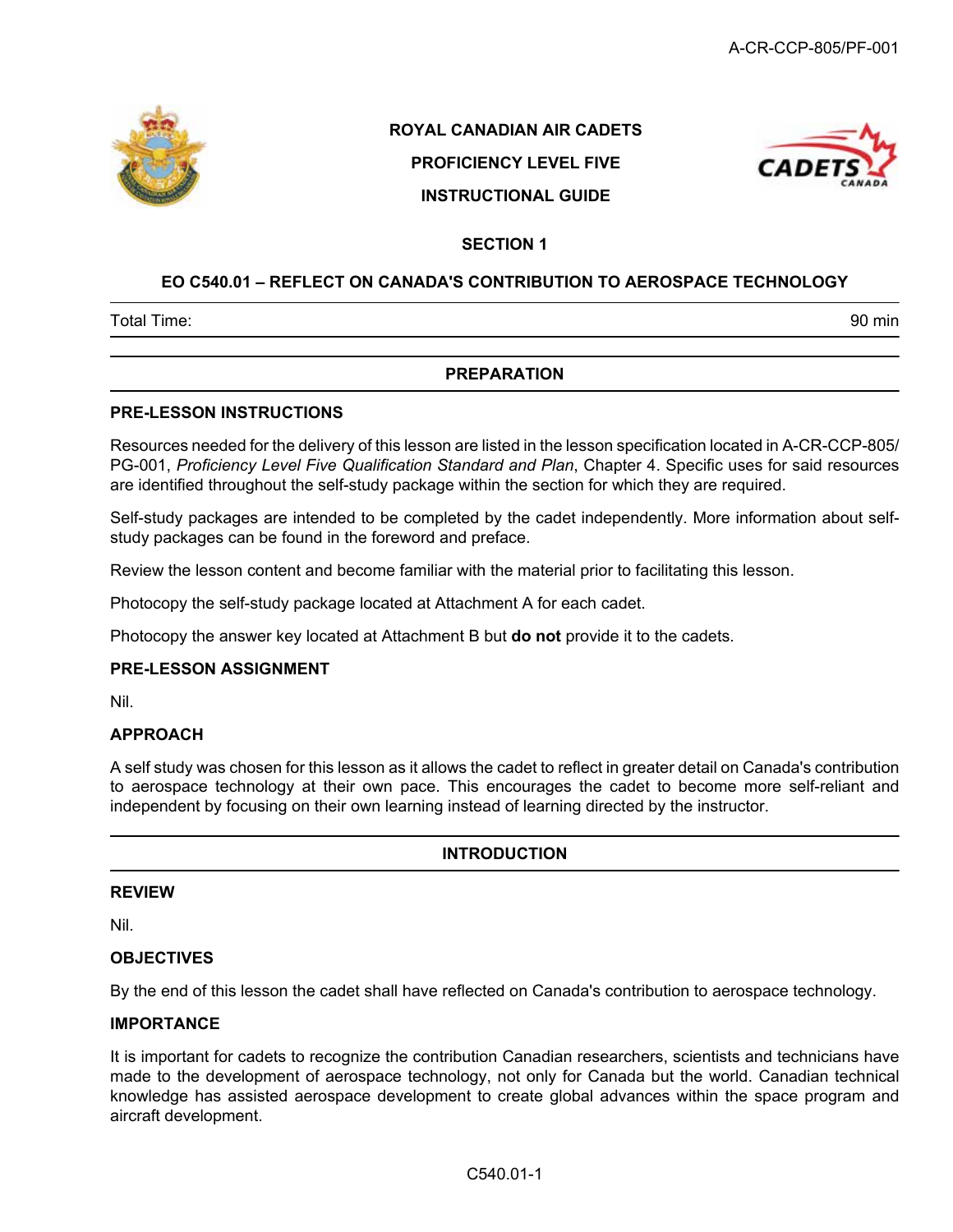# **SELF-STUDY PACKAGE INSTRUCTIONS**

#### **OBJECTIVE**

The objective of this self-study package is to have the cadet reflect on Canada's contribution to aerospace technology.

#### **RESOURCES**

- Self-study package, and
- Pen / pencil.

#### **ACTIVITIY LAYOUT**

Provide the cadet with a classroom or training area suitable to complete the self-study package.

#### **ACTIVITY INSTRUCTIONS**

- 1. Provide the cadet with a copy of the self-study package located at Attachment A and a pen / pencil.
- 2. Allow the cadet 90 minutes to complete the self-study package.
- 3. Provide assistance as required to the cadet.
- 4. Collect the self-study package once the cadet has finished.
- 5. Correct the self-study package with the self-study package answer key located at Attachment B.
- 6. Provide feedback to the cadet and indicate whether or not they have completed the Enabling Objective (EO).
- 7. Return the completed self-study package to the cadet for their future reference.
- 8. Record the result in the cadet's logbook and Cadet Training Record.

#### **SAFETY**

Nil.

#### **END OF LESSON CONFIRMATION**

The cadet's participation in reflecting on Canada's contribution to aerospace technology will serve as the confirmation of this lesson.

#### **REFERENCES**

C3-346 ISBN 978-1-55002-940-6 Melady, J. (2009). *Canadians in space: The forever frontier*. Toronto, ON: Dundurn Press.

C3-347 Aerospace and Defence. (2008). *Canada's evolving position in the aerospace environment*. Retrieved October 23, 2009, from http://www.ic.gc.ca/eic/site/ad-ad.nsf/eng/ad03879.html

C3-356 Centennial of Flight (2009). *Avro Canada*. Retrieved December 4, 2009 from http:// www.centennialofflight.ca/airforce/hist/history\_Avro\_Canada\_e.php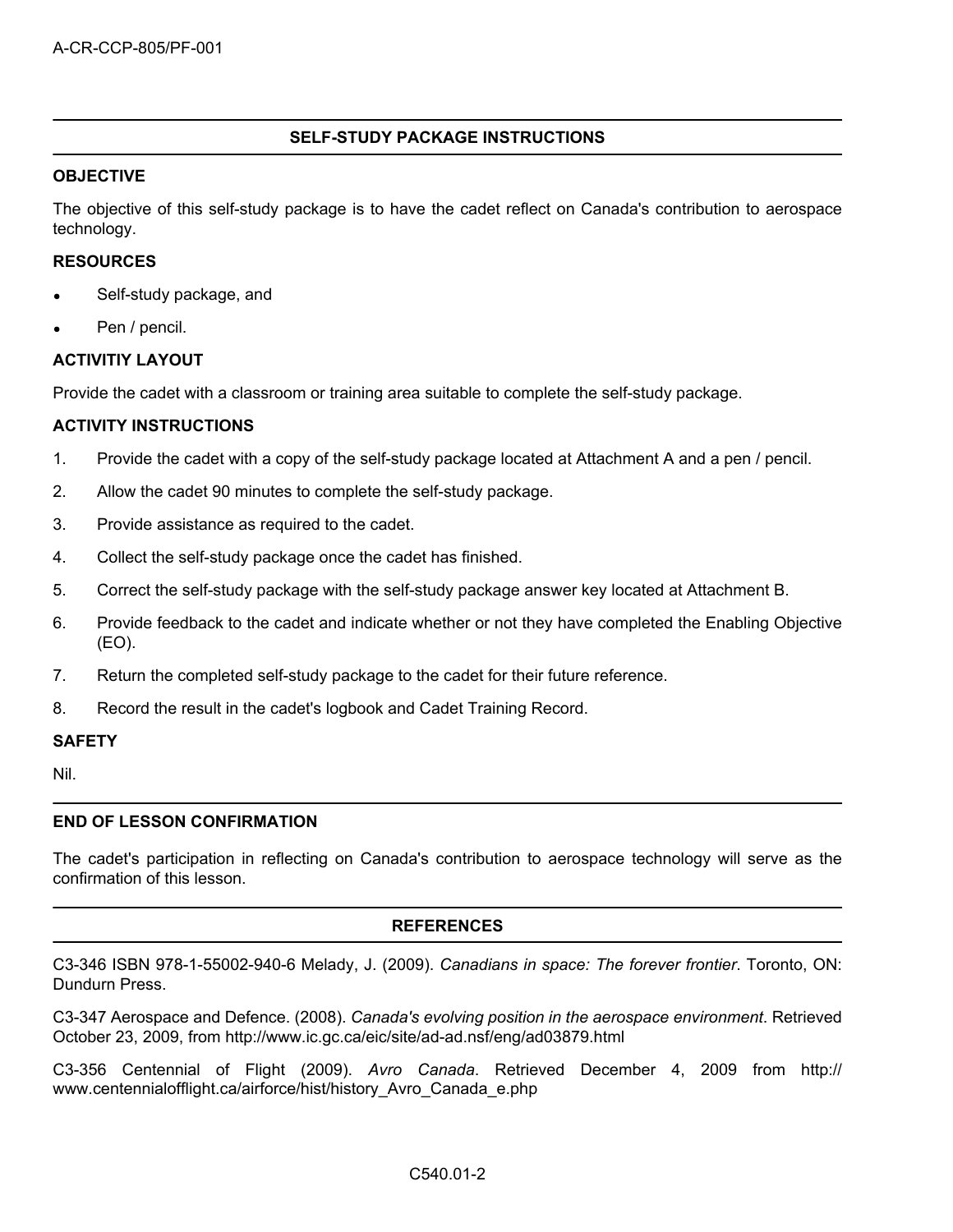C3-357 page.interlog.com (2004). *Avrodemo timeline*. Copyright 1998–2004 by Art and Industry/20th Century Limited. Retrieved December 4, 2009 from http://pages.interlog.com/~urbanism/adrodemo.html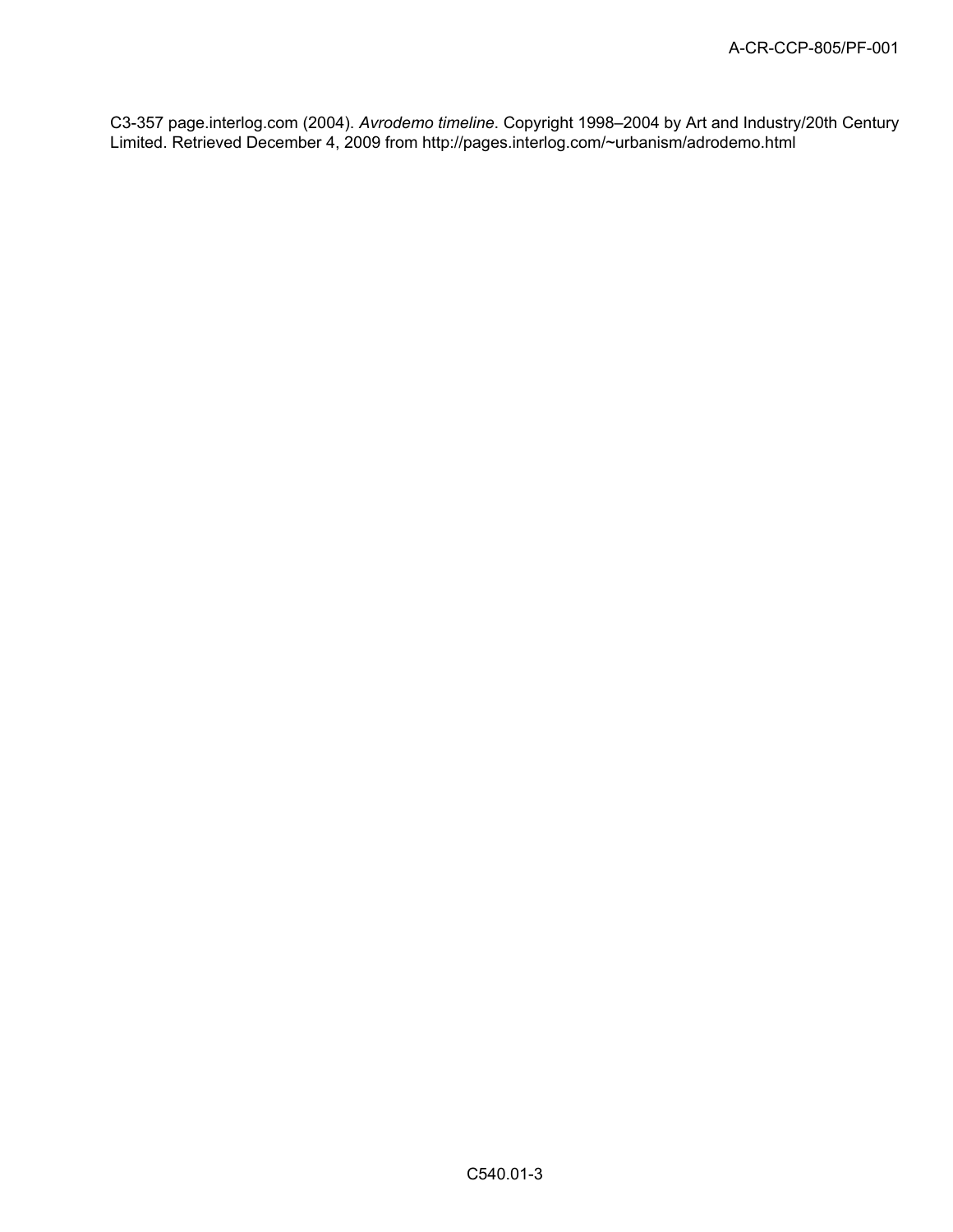THIS PAGE INTENTIONALLY LEFT BLANK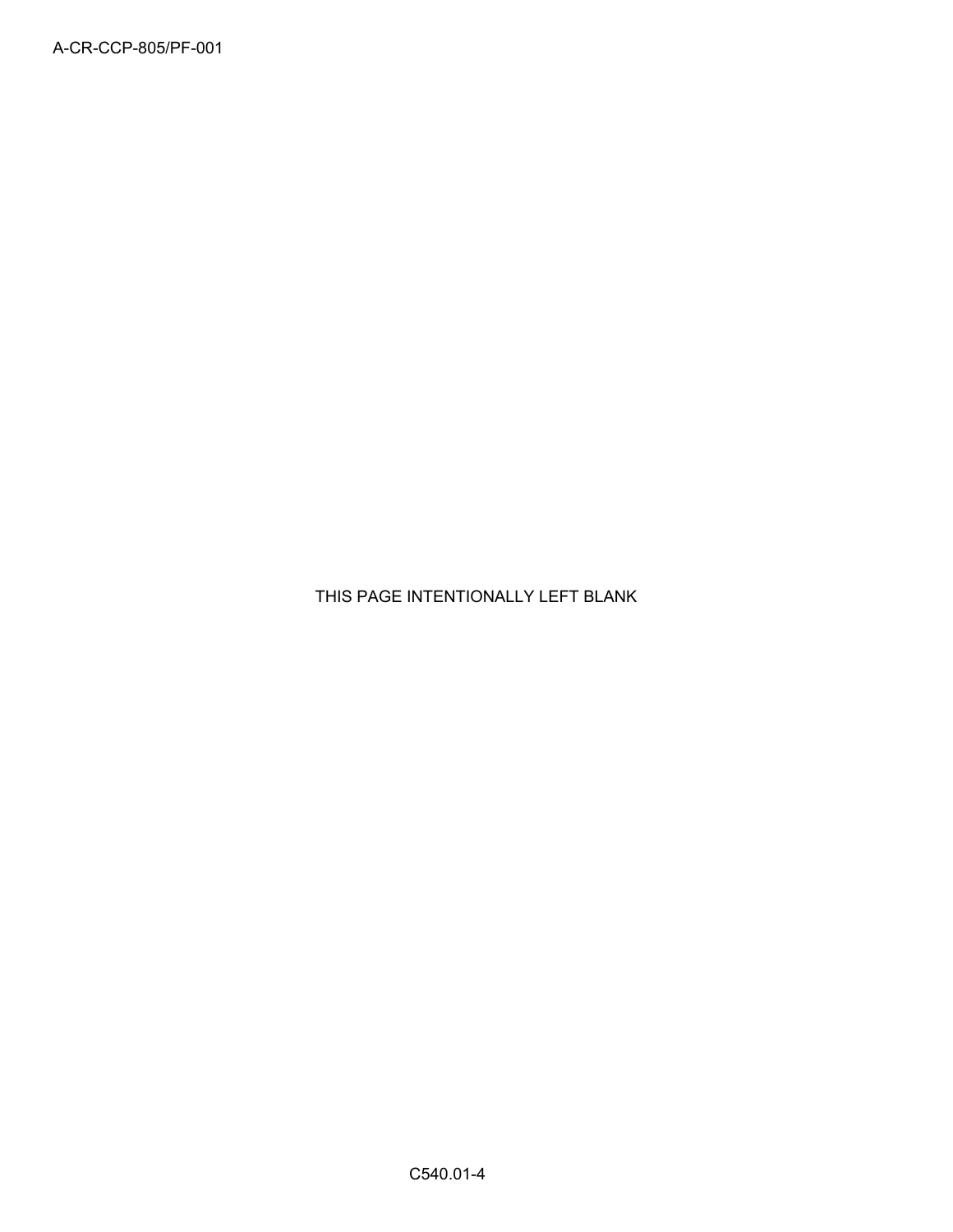# **Reflect on Canada's Contribution** to Aerospace Technology



**SECTION 1: ACCOMPLISHMENTS UP TO THE CANCELLATION OF THE AVRO CANADA CF-105 ARROW PROJECT**

**SECTION 2: THE ACCOMPLISHMENTS OF FORMER AVRO CANADA LIMITED PERSONNEL**

**SECTION 3: CANADA'S CONTRIBUTION TO THE SPACE PROGRAM**

**SECTION 4: CANADA'S CONTRIBUTION TO AIRCRAFT DEVELOPMENT**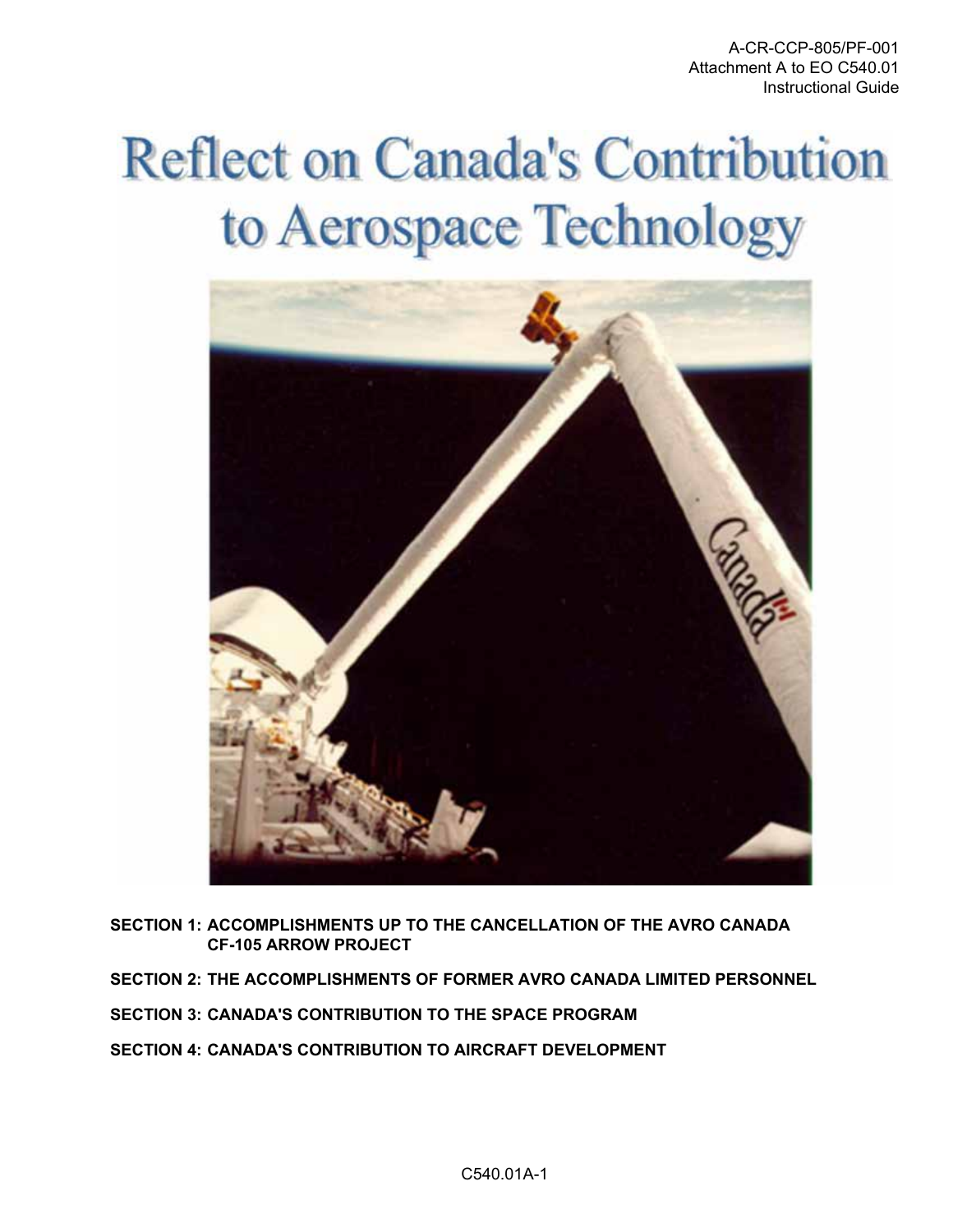# **SECTION 1 THE ACCOMPLISHMENTS UP TO THE CANCELLATION OF THE AVRO CANADA CF-105 ARROW PROJECT**

Canada's interest in space began well before we were a country. The first astronomical observatory was located in the French colony in Louisbourg on the coast of Cape Breton Island. As the country grew, observatories were developed in Quebec, in Quebec City and Montreal, and in Ontario, in Kingston and Toronto.



# *Did you know?*

The first recognized Department of Astronomy was formed at the University of Toronto in 1904.

With the interest in the north magnetic pole and its affect on ratio waves, further examination of the sky was conducted with telescopes and weather balloons. Communication during World War II (WWII) became increasingly important. Scientists found that signal strength rises and falls depending on how high on a promontory or how low in a valley you are.



# *Did you know?*

By the mid 1950s, the ideas of man-made satellites were being discussed. To launch a satellite was the problem.

Experimentation with rockets was mainly being conducted near Churchill, Manitoba jointly between Americans and Canadians. Research was being conducted by the Bristol Aerospace Company in Winnipeg, Manitoba in conjunction with the Ottawa-based Defence Research Board.

Many well known scientists worked on the development of rockets, including a little known Canadian, Dr. John Chapman. Dr. Chapman's contribution to space flight and space flight technology is unparalleled in our country.



# *Did you know?*

The Canadian Space Agency headquarters site at Longueuil, Quebec is named The John H. Chapman Space Centre after Dr. Chapman.

As a Royal Canadian Air Force (RCAF) officer, Dr. Chapman learned and worked in the developing field of radar. After the war, he returned to Canada, received his doctorate in physics and became involved in everincreasing leadership roles at the Defence Research Telecommunication Establishment.

When the Russians launched Sputnik in 1957, the Russian-American rivalry began. The Defence Research Telecommunication Establishment was among the first to detect and monitor the sounds of the satellite.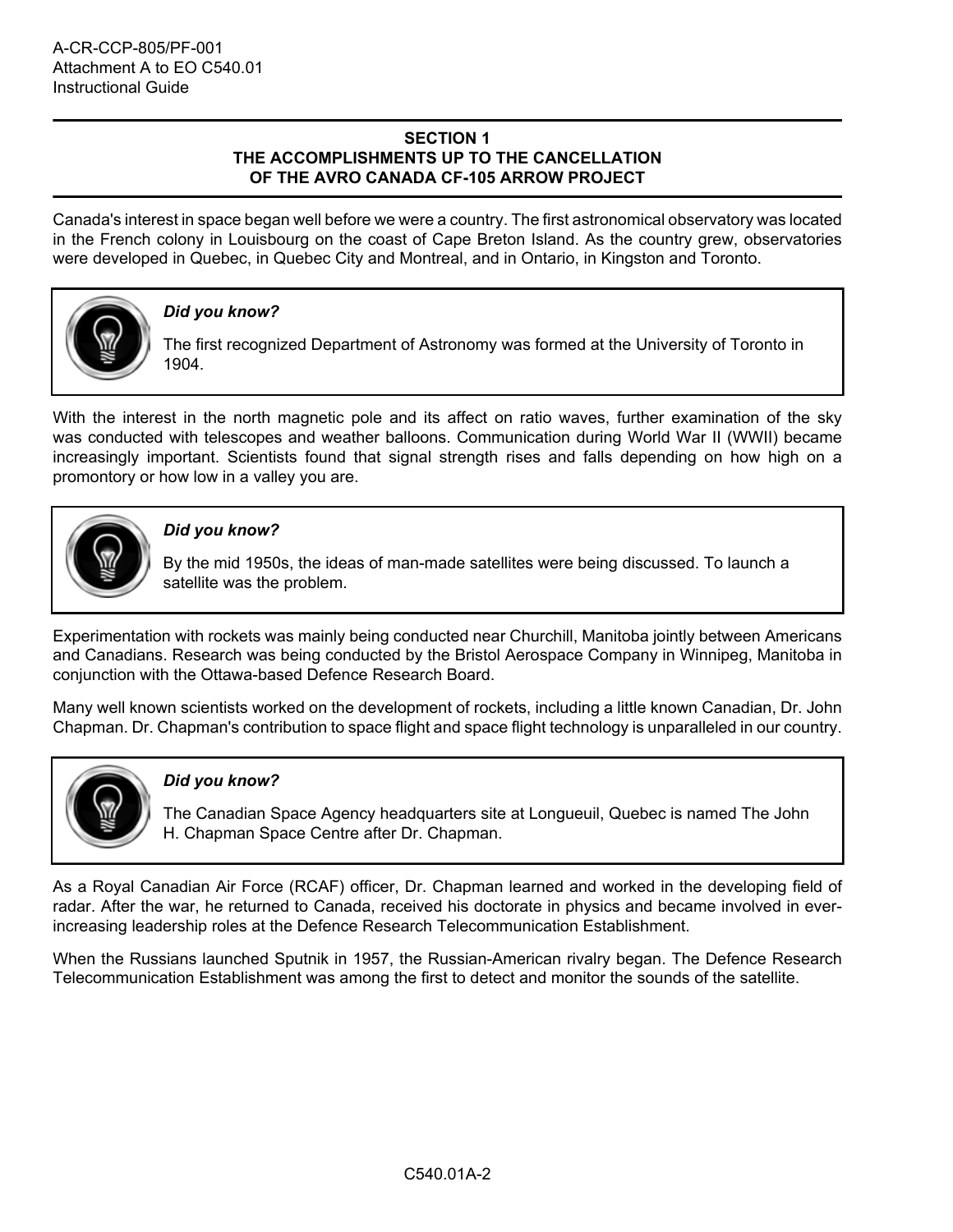

Figure A-1 Sputnik

*Note*. From "About.com". *Sputnik 1 Mockup*. Retrieved December 4, 2009, from http:// www.space.about.com/od/sputnik/ig/Sputnik-a-Pictures-Gallery/Sputnik-a-Mockup.htm

With the Russian success, and the successful launch of Explorer 1 in 1958 by the Americans, Canada realized that they too could have a satellite in space. The team in Ottawa, Ontario lead by Dr. Chapman started working on this problem. If they could develop a satellite for Canada, perhaps the Americans would launch the satellite.



Figure A-2 Explorer 1

*Note*. From "U.S. Space & Rocket Center", 2009, *U.S. Space & Rocket Center Official Gallery-Interior/Explorer 1–8*. Copyright 2009 by U.S. Space & Rocket Center. Retrieved December 2, 2009, from http://www.spacecamp.com/gallery/displayimage.php?album=36&pos=1



# *Did you know?*

When the National Aeronautic and Space Administration (NASA) was formed, they started examining American achievements including Canadian successes with space research. NASA started as a bureaucracy to keep track of space-related advances and to lend cohesion to the progress that was being made in the space field.

In 1959, NASA agreed to launch the Canadian satellite built by Dr. Chapman and his team with the understanding that any information would be shared with other countries.

The Americans already had close connections with the Canadian capabilities and resourcefulness. The Storable Tubular Extendible Member (STEM) antenna was invented by George Klein, an engineer with the National Research Council (NRC) and built by Spar Aerospace Limited (Ltd.). It was used on all early American–manned space flights, including John Glenn's (first American astronaut) launch into space.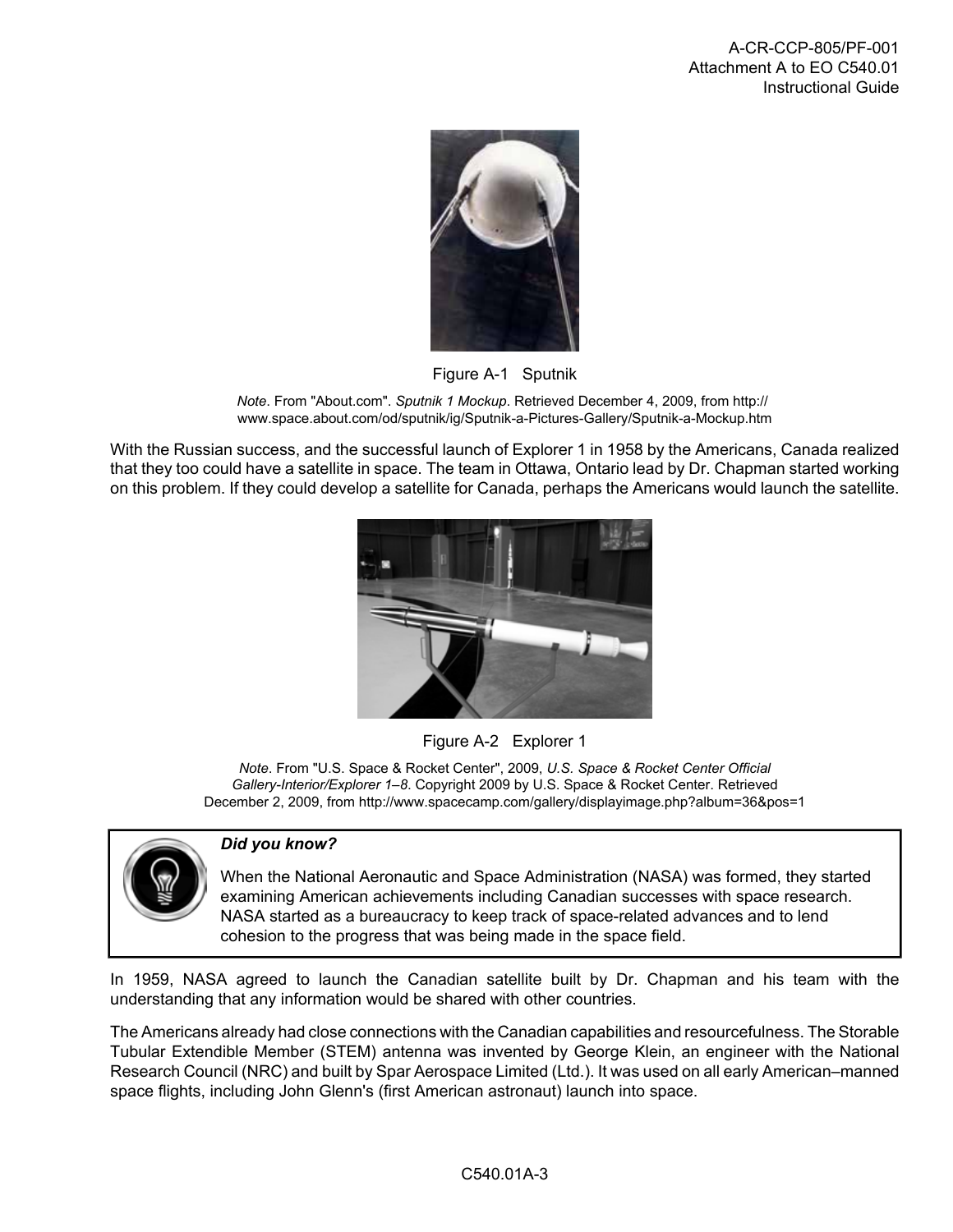

If you want to read more about NRC engineer George Klein, you can go to http://www.nrcenrc.gc.ca/eng/education/innovations/discoveries/stem.html



Figure A-3 STEM Protruding from Alouette

*Note*. From "Canada Science and Technology Museum", 2009, *Background Information for Canada in Space*. Copyright 2009 by Canada Science and Technology Museum. Retrieved December 4, 2009, from http://www.sciencetech.technomuses.ca/English/schoolzone/Info\_Space.cfm



A STEM antenna, a flat strip of steel, unrolls when the satellite reaches its orbit and remains rigid when it is deployed.

Canada was launching scientific research Black Brants rockets starting in 1959, from Churchill, Manitoba. The first rocket carried a 100–kg payload to an altitude of 99 km.



# *Did you know?*

The first Canadian satellite, Alouette 1, was launched by an American Thor-Agena rocket on September 26, 1962 in California. Alouette 1 was designed and built in Canada and had four STEM antennas. It took 20 years before Canadians were invited to become part of NASA.

While space development was progressing, aircraft development was also achieving advancements. In 1937, Malton, Ontario was selected to house Victory Aircraft. In 1945, A. V. Roe Canada Ltd. purchased Victory Aircraft as a repair and maintenance shop for aircraft. The company became known as Avro Canada.

In 1946, Avro purchased Turbo Research Ltd. to continue working on jet engines. In 1954, the Gas Turbine Division of Avro became a separate company, Orenda Engines Ltd. The Orenda engine was to be the main focus for the CF-100, F-86 and later the CF-105, as well as other countries' aircraft.

In 1953, Avro received contracts to develop a powerful interceptor aircraft to counter the Russian development of jet-powered bombers.



#### *Did you know?*

In 1952, Avro Special Projects teams started research and development on a vertical lift flying saucer-like vehicle (Avro VZ-9-AV Avrocar) funded by the United States Air Force (USAF).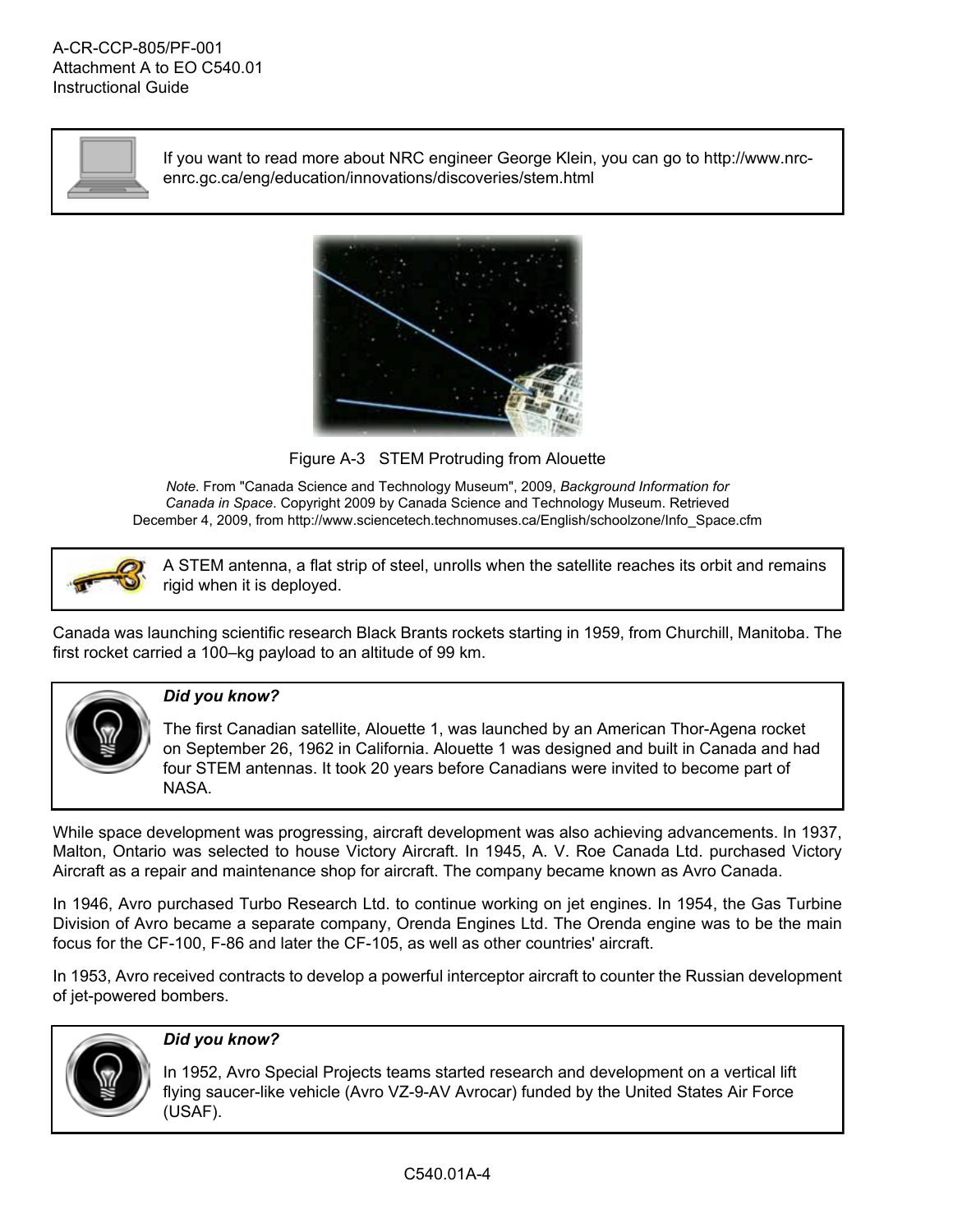The Avro Arrow was developed and proved to be an outstanding aircraft, ahead of its time. Tests flights were started in 1958 by chief test pilot Jan Zurakowski. At the same time, the Astra fire-control and Sparrow missile program were experiencing major developmental problems and creating major cost overruns. The overall costs for the Arrow project were several million dollars and increasing.



Figure A-4 CF-105 Avro Arrow

*Note*. From "Military Pictures", 2006, *Avro Arrow*. Copyright by MilitaryPictures.Info. Retrieved December 3, 2009, from http://www.militarypictures.info/airplanes.avro\_arrow.jpg.html



NRC studied the Arrow project and was critical of the aircraft's maneuverability at altitude and range.

On September 23, 1958, the Astra and Sparrow programs were cancelled. The government cancelled the complete Arrow program on February 20, 1959. All aircraft, engines, production tools and technical data were ordered to be destroyed.



# *Did you know?*

The Royal Canadian Mounted Police (RCMP) feared that foreign countries were spying on the development of the Arrow for technical secrets. The Mitrokhin archives (secret notes made by Vasili Mitrokhin on the Soviet Union secret police [KGB] activities and agents while working for over 30 years in the foreign intelligence archive) proved to some extend that this was happening.

At the time, foreign interest was low and the US Air Force was developing three aircraft similar to the performance of the Arrow (F-101 Voodoo, F-102 Delta Dagger and F-102B). The NRC was not interested in the Arrow, as there would be a shortage of spare parts, maintenance and qualified pilots available.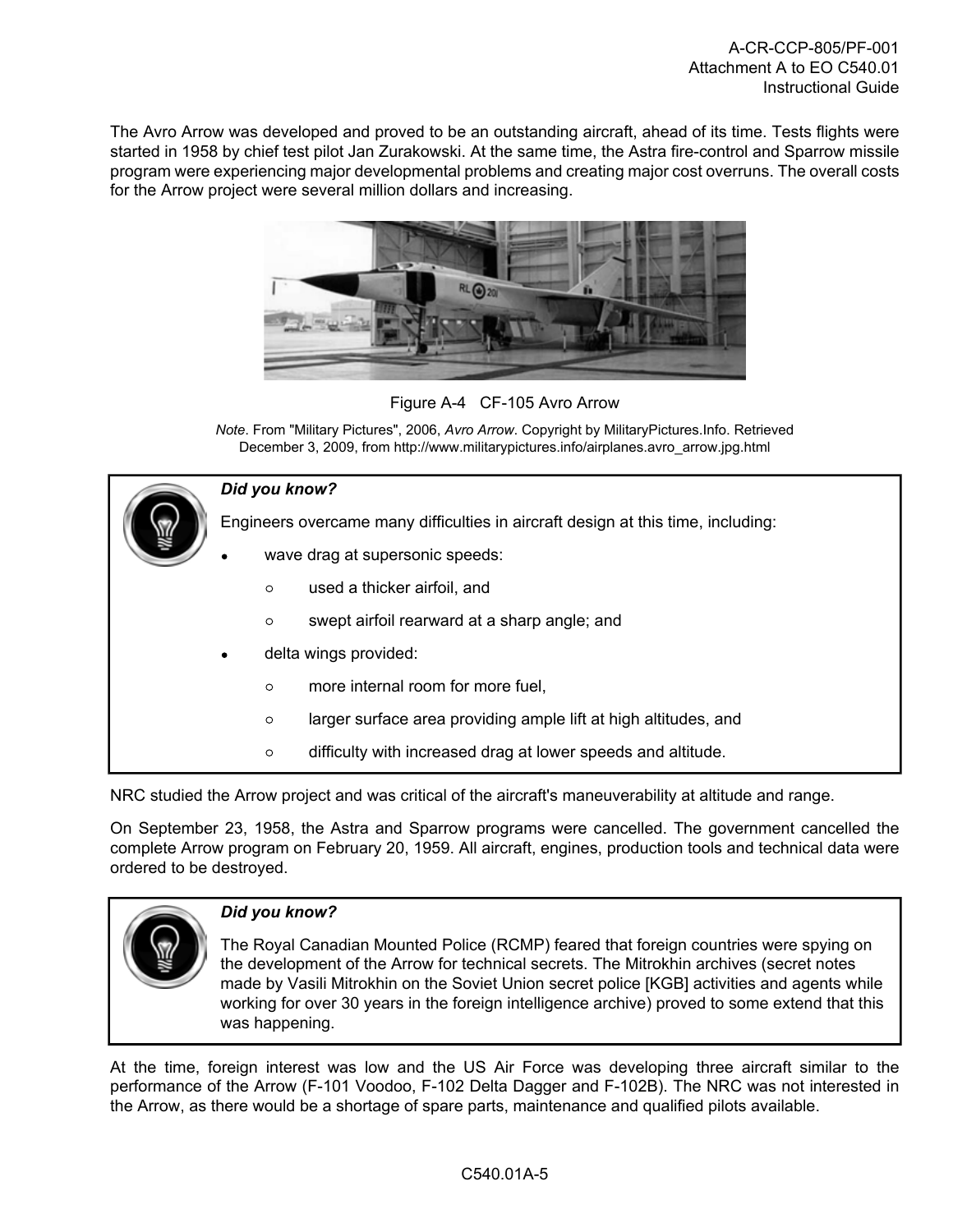

#### *Did you know?*

The NRC was against the program from the beginning.

Avro Canada continued on for several years but by 1962, the end arrived. The site was purchased by MacDonnell Douglas of Canada in 1963 and then Boeing Canada in 1997.



# *Did you know?*

Most of the Avro site is now part of the Greater Toronto Airport Authority as Pearson International Airport.

The greatest loss was the departure of the bright minds of Avro Canada.

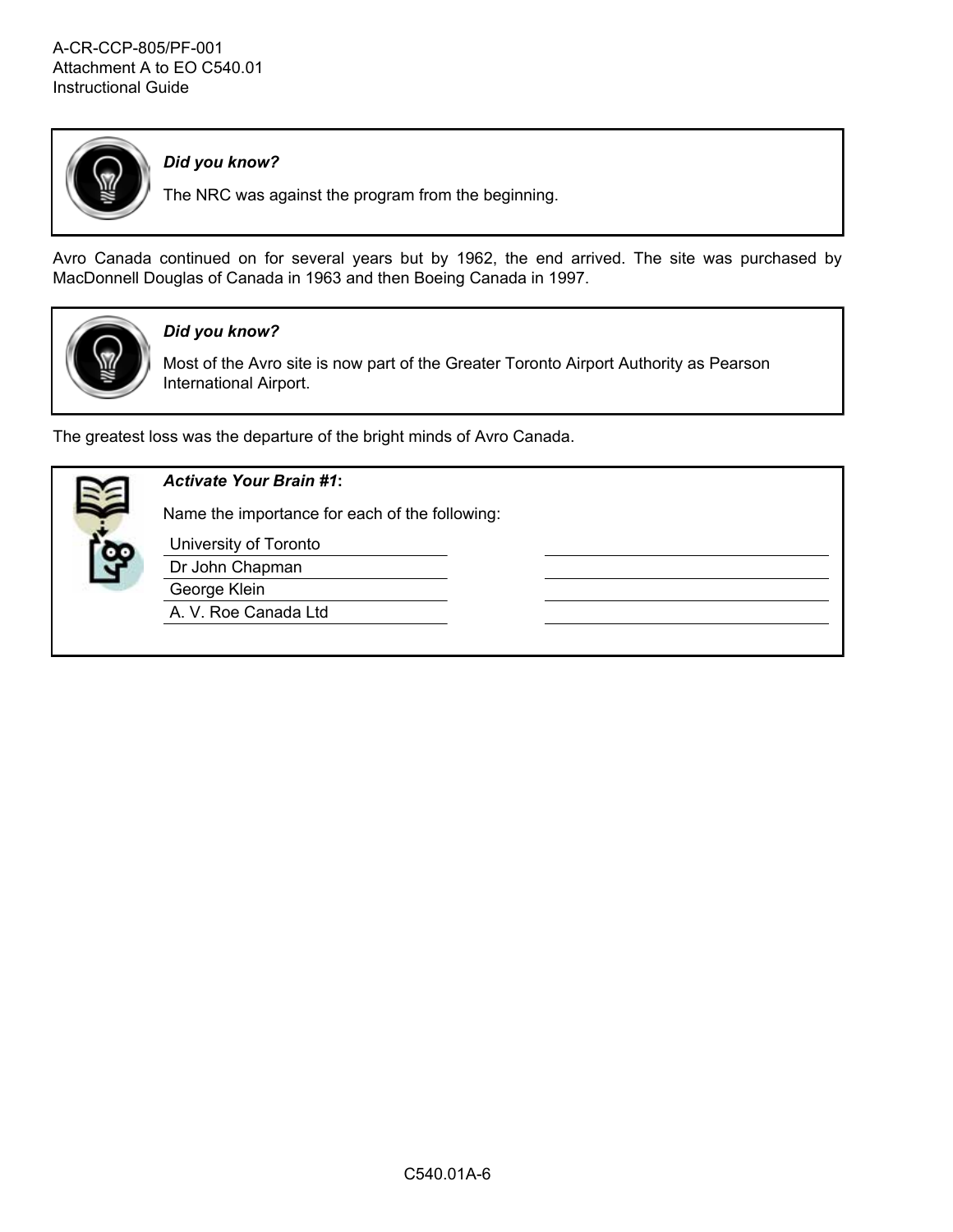#### **SECTION 2**

#### **THE ACCOMPLISHMENTS OF FORMER AVRO CANADA LIMITED (LTD.) PERSONNEL**

The cancellation of both the Astra and Sparrow program and the Arrow program cost 14 000 employees their jobs.

#### **A.V. ROE CANADA COMPANY DISPERSION**

Special Projects A. V. Roe became SPAR Aerospace. Orenda Engine continued operation and is now the leading industry in the Canadian company Magellan Aerospace Group. Skilled employees with these companies assisted with future successes.

Canadian Steel Improvement, Ltd. was the third company in the A.V. Roe Canada group. They continued development and engineering operations with a name change in 1969 to SIFCO Industries, Incorporated (Inc.). With the expertise and leadership by Charles H. Smith, SIFCO Industries, Inc. is a worldwide supplier to the developing aviation industry.

#### **FORMER AVRO CANADA LTD PERSONNEL**

#### **Jim Floyd**

Avro vice-president of engineering Jim Floyd worked with Avro technicians to find them employment with American aerospace companies such as Lockheed, Boeing, General Electric (G. E.) and Pratt & Whitney. Jim Floyd returned to Britain and worked with the Supersonic Transport studies that led to the development of the Concorde.

#### **Jim Chamberlain**

NASA had formed the Space Task Group (STG) to put astronauts in space. Engineers and scientists were recruited to work on the Mercury, Gemini and Apollo programs. Avro chief of technical design Jim Chamberlain lead the Canadians at the STG and was instrumental in the design of the Mercury capsule.

Jim Chamberlain was the head engineer of the Mercury project. He then designed the Gemini spacecraft which moved the American Space Program ahead of the Russian Space Program. He was responsible for selecting the moon orbit approach for the Apollo missions. He worked with Owen Maynard to develop the lunar module (LM) system.

#### **Owen Maynard**

Owen Maynard joined the STG and participated in the planning and development of getting astronauts to and from the lunar surface. He was instrumental as a team member with the initial designs of the Apollo command and service modules. When the accepted method of getting the astronauts to and from the moon's surface was decided, Owen Maynard's design for the LM was accepted and used. Owen Maynard was the chief of the LM engineering office. He later was promoted to the position as chief of the systems engineering division for the Apollo Spacecraft Program.



#### *Did you know?*

Thomas J. Kelly is known as the father of the LM but he acknowledges Owen Maynard as the person at NASA most responsible for the design of the LM.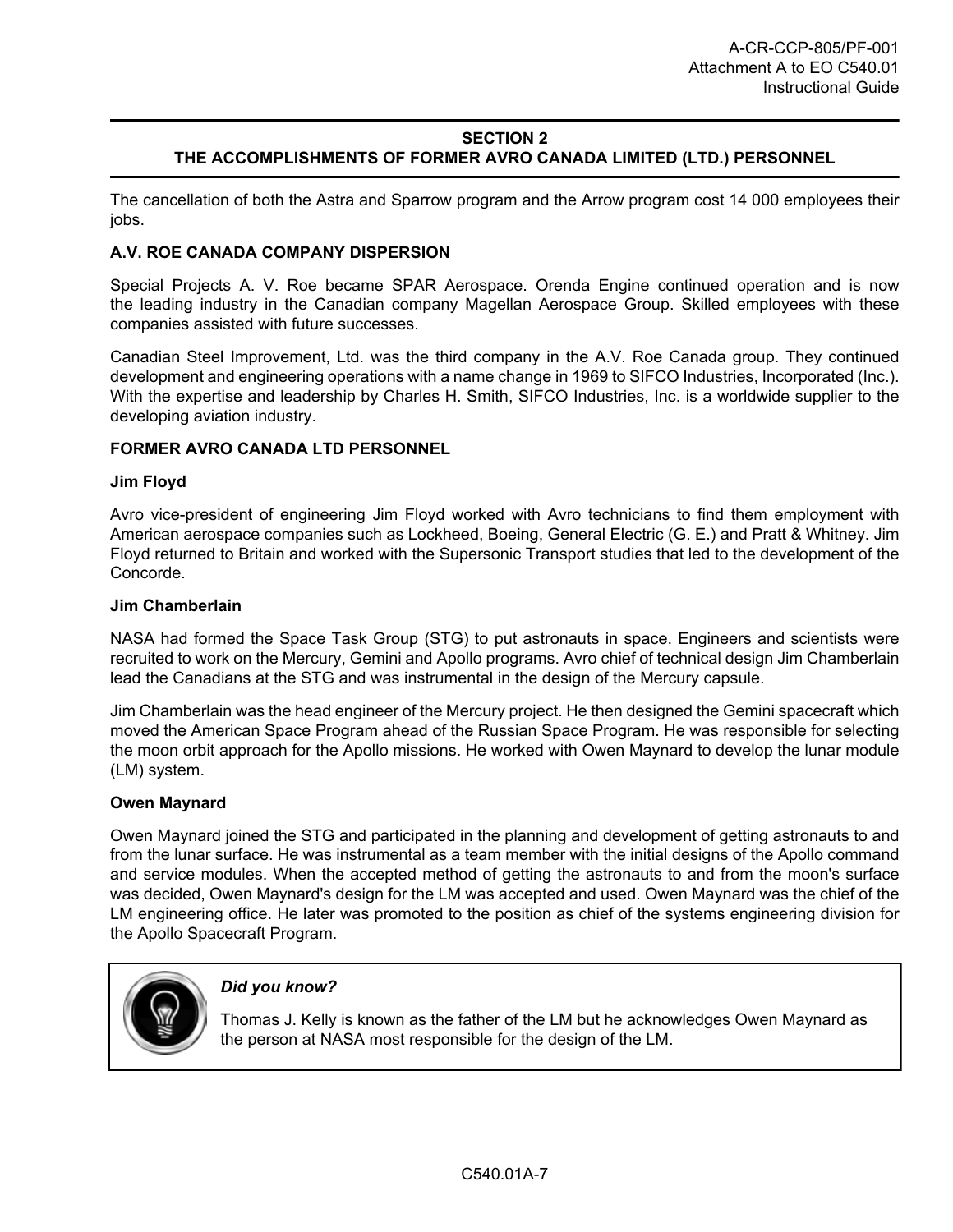

Figure A-5 Lunar Module (LM-2)

*Note*. From "Historic Spacecraft", 2009, *Lunar Module*. Retrieved December 7, 2009, from http://www.historicspacecraft.com/Lunar\_Module.html

Other ex-Avro employees went to work at NASA's Mission Control:

#### **Christopher Kraft**

Christopher Kraft became Flight Director at Mission Control and later the director of the Johnson Space Center in Houston, Texas. He and Gene Kranz were active during the Apollo 13 missions.

#### **Jim Hodge**

Jim Hodge was an original flight director at Mission Control. He, along with ex-Avro employees, Dennis Fielder, Tec Roberts and Fred Matthews, assisted in building Mission Control and the network of tracking stations that guided Mercury, Gemini and Apollo programs. He returned to NASA in the 1980s to launch the Space Station Program.

#### **Bruce Aikenhead**

Bruce Aikenhead joined NASA and worked for three years training astronauts. He returned to Canada to work with Gerry Bull and later on Canadian satellites, the Remote Manipulator System (Canadarm) and the Canadian Astronaut Program.



#### *Did you know?*

Dr. Gerry Bull, the youngest full professor appointed by McGill University, proposed launching satellites into orbit using a gun.

#### **Thomas Louden and Ben Etkin**

Within Canada, new challenges were faced by ex-Avro engineers. Thomas Louden and Ben Etkin remained in Canada and taught at the University of Toronto Institute for Aerospace Studies (UTIAS) as members of the Faculty of Applied Science and Engineering in Ontario.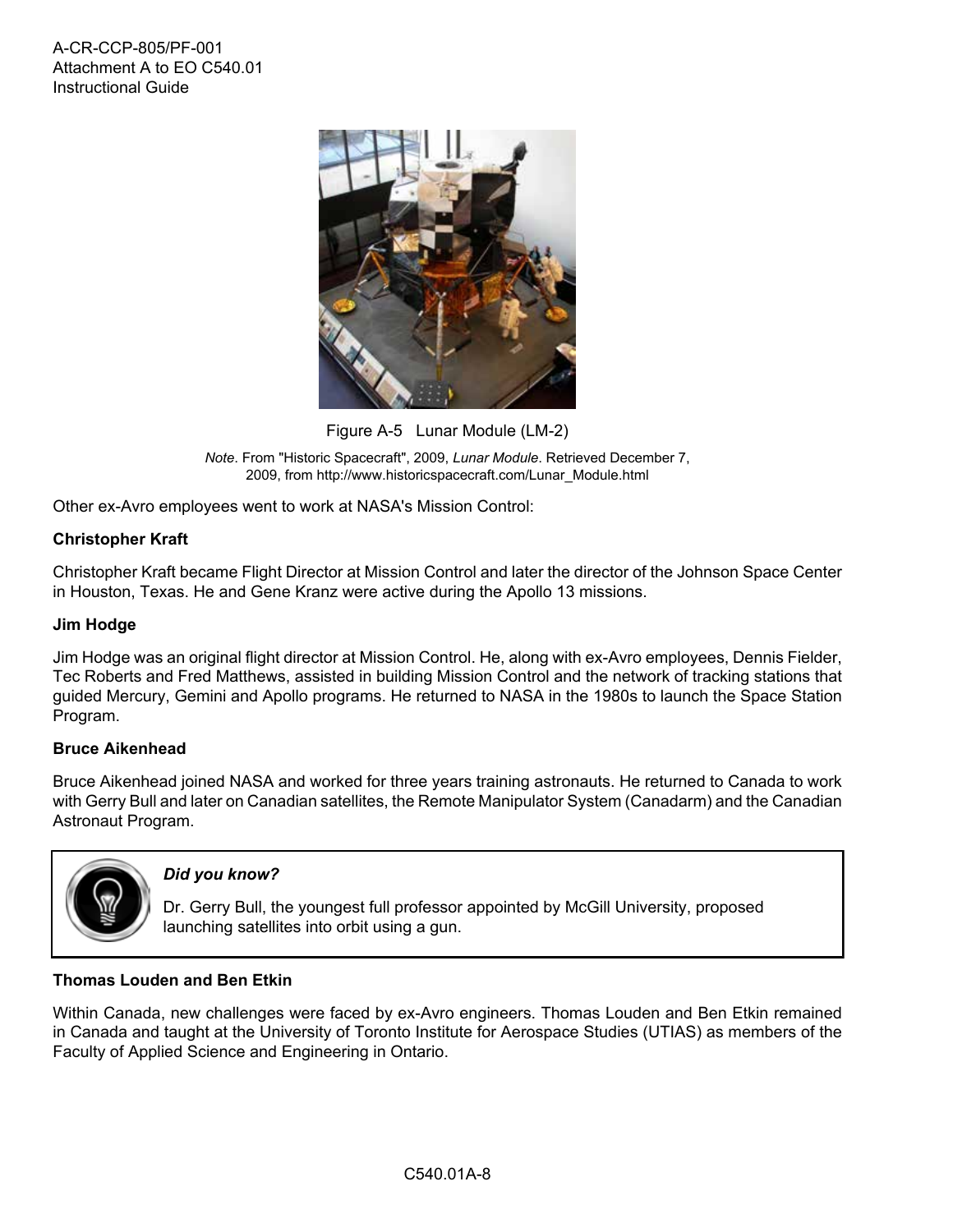

# *Activate Your Brain #2***:**

Who were we?

SPAR

Magellan Aerospace Group SIFCO Industries, Incorporated (Inc.)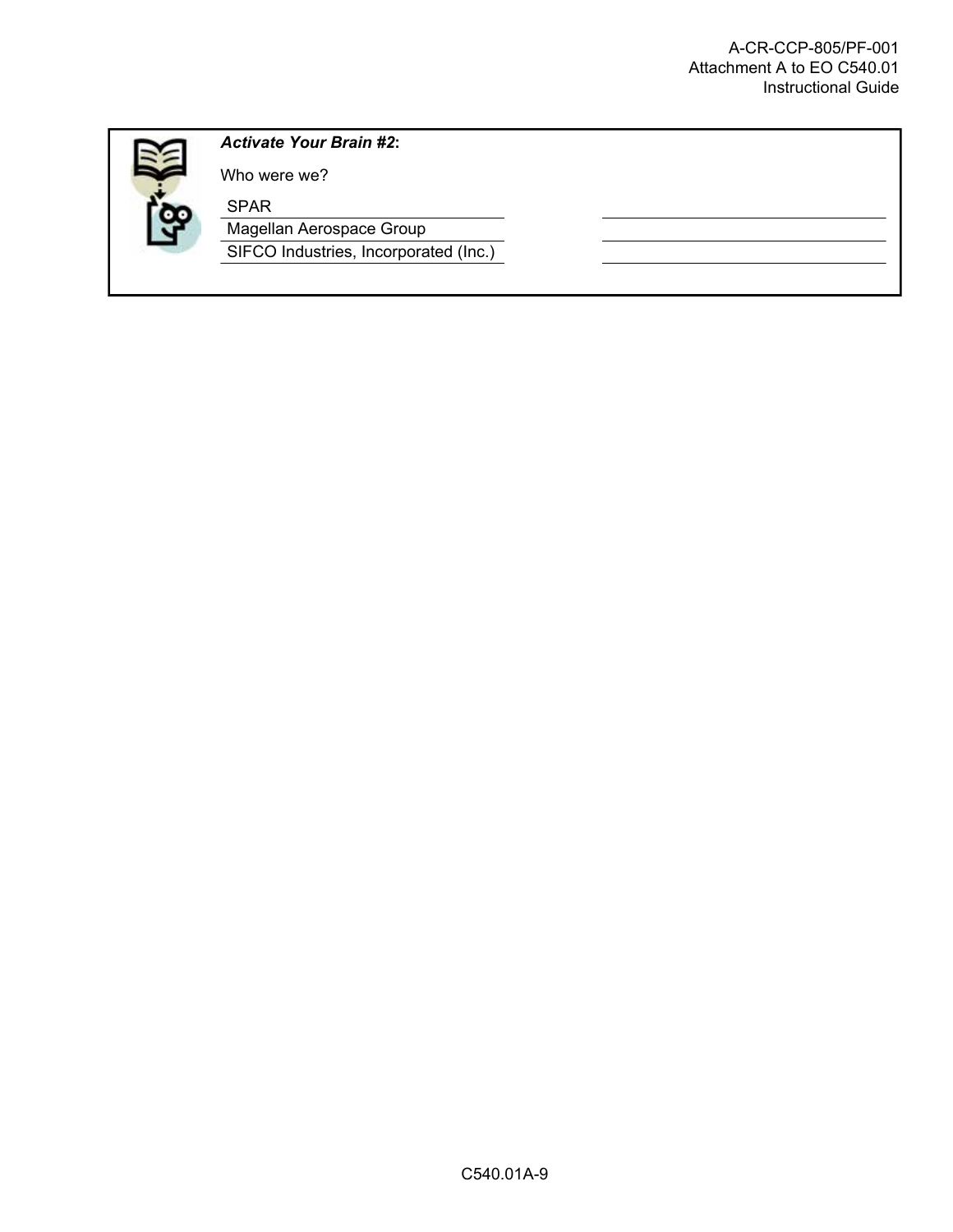# **SECTION 3 THE CANADIAN CONTRIBUTION TO THE SPACE PROGRAM**

#### **SPACE DEVELOPMENT**

Aerospace and defence have become a global industries. Countries are willing to share knowledge and work collectively. Canada aerospace and defence industries have proved a valued member in these evolving industries.

Original equipment manufacturers (OEM) like Bombardier, CAE, Pratt & Whitney Canada, Bell Helicopter Textron Canada and General Dynamics Canada continue to contributed and develop new technology.

#### **Satellite Development**

Satellite development continued with Dr. Chapman with his proposal to change the development from scientific satellites to communication satellites. This lead to the joint Department of Communications (DOC) and NASA project using Hermes. Hermes had large solar panels that folded out like an accordion once the satellite reached its orbit.



#### *Did you know?*

Hermes was the first high powered satellite in orbit which led to present day satellites used to broadcast television directly to individual homes using small low-tech satellite dish antennas.



Figure A-6 Hermes Spacecraft

*Note*. From "Friends of CRC / Les Amis du CRC", 2001, *Hermes*. Copyright by Friends of CRC. Retrieved December 7, 2009, from http://www.friendsofcrc.ca/Projects/Hermes/hermes.html

To test a satellite before flight in a thermal vacuum chamber, the David Florida Lab (DFL) near Ottawa, Ontario was built. A satellite was tested in the Thermal Vacuum Facility which simulated the temperature and vacuum of space, cycling through hot and cold temperatures. The facility also tested the satellite in a spin machine, simulating spinning in space.

The satellite was also tested in the Vibration Test Facility, shaking the satellite to ensure that it would withstand the vibrations and shock of the launch. Radio frequency testing was also performed in the reflection-free chamber duplicating the conditions of space.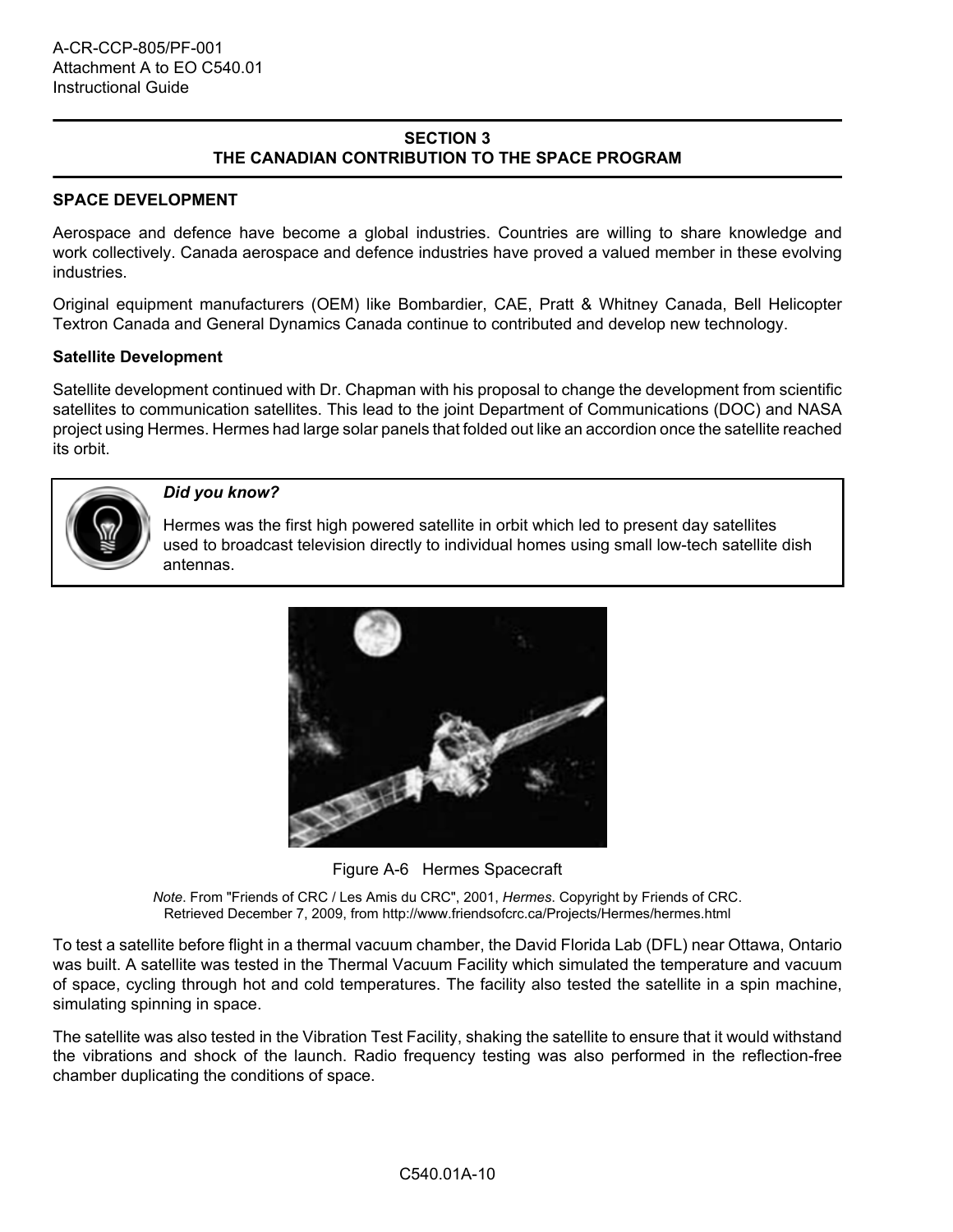

#### *Did you know?*

The DFL was named after David Florida, a Canadian space pioneer who managed the team that built the International Satellites for Ionospheric Studies.

In 1991, the Anik-E series of satellites was built by Spar Aerospace but launched by the European Space Agency. The E2 satellite was not test at the DFL due to it being too large for the facility and when in space, the antenna triggers would not release. The technicians, including DFL staff showed that satellites in space could be rescued from Earth. They received awards for the rescue of the satellite.



# *Did you know?*

Telesat, owner / operator of the satellite, received two awards for the rescue, including:

- first ever Space Recovery Prize from La Réunion Spatiale, and
- International Space Risk Insurance Group.  $\bullet$

#### **Canadarm**

With the development of the space shuttle program, NASA turned to Canada for the development of a lifting and placement machine. The Remote Manipulator System (Canadarm) was the result of work by Spar Aerospace.



#### *Did you know?*

Canadarm is a robotic arm that allows astronauts to work in space, to include:

- releasing and retrieving satellites in space;
- working in the cargo bay from the safety of the flight deck; and
- serving as a platform from which an astronaut outside of the cargo bay can:
	- $\circ$ repair satellites,
	- $\circ$ assemble tasks, and
	- disassemble tasks.  $\circ$

#### **CANADIAN ASTRONAUTS**

In 1982, Canadian astronauts were invited to train and soon fly, with the United States Space Shuttle Program. Men and women joined the Canadian Space Agency and provided specialist roles within the NASA program. Not all Canadian astronauts flew in space.



This list of Canadian astronauts is current as of 2010. Go to the Canadian Space Agency at http://www.space.gc.ca to find out about Canadians who have since become astronauts.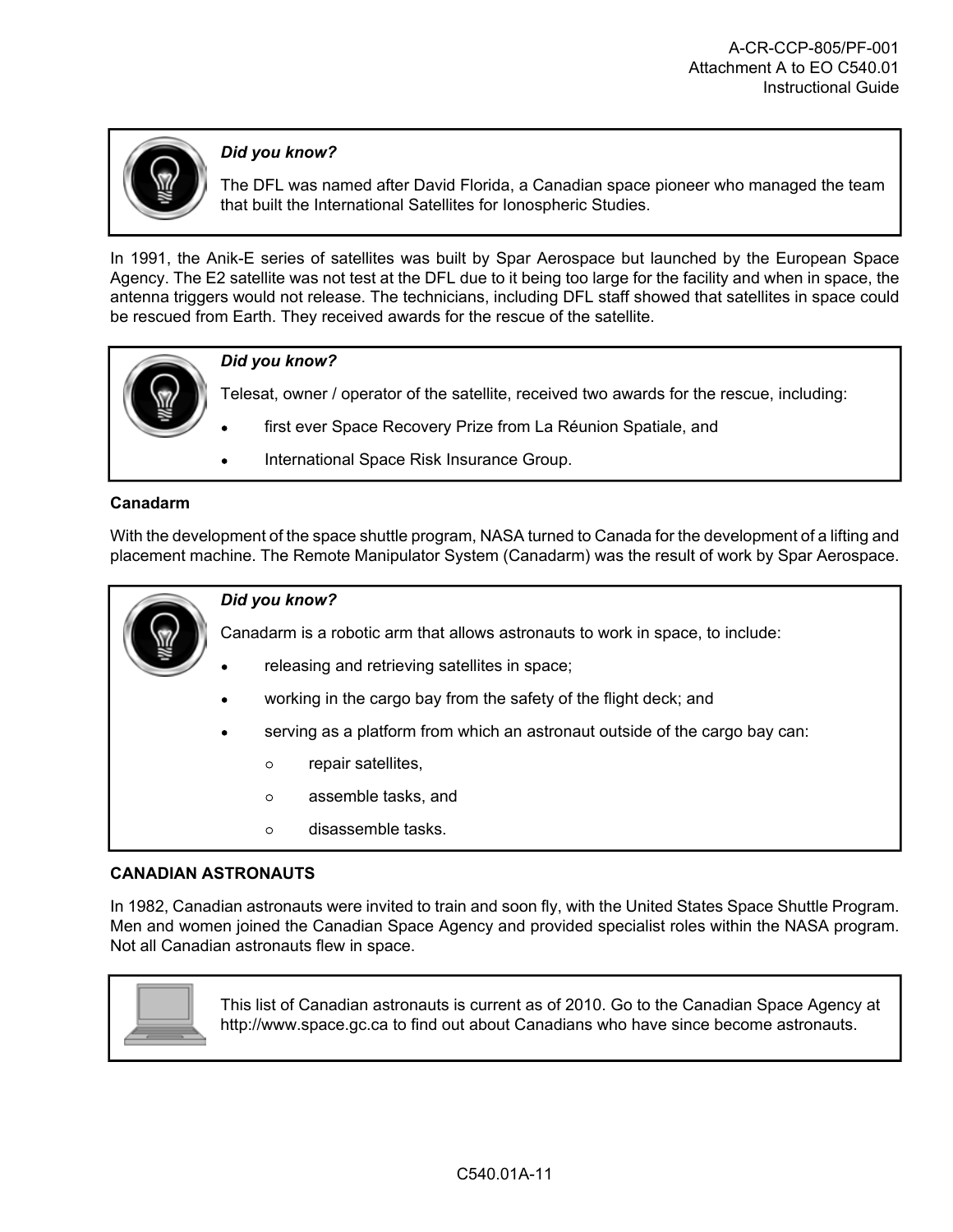# **Marc Garneau**

Marc Garneau was the first Canadian to fly in space in 1984. His role was as a Payload Specialist working on several scientific exercises that would further benefit the on-going flight and future space missions. He also was tasked with taking photographs of the aurora borealis. He flew again in 1996 as a Mission Specialist and again in 2000 when he directed three spacewalks at the International Space Station (ISS) and worked the Canadarm.

He served as the first non-American capsule communicator (CAPCOM). Marc Garneau was the Deputy-Director of the Canadian astronaut program. When he retired as an astronaut in 2000, he became president of the Canadian Space Agency (CSA).



#### *Did you know?*

Marc Garneau spoke at community gatherings on his return, showing the pictures he took. Many cadets and officers witnessed the photographic wonders taken during the first flight in the mid 1980s.

The Canadian-built IMAX camera was used on this flight.

#### **Roberta Bondar**

Roberta Bondar was the second Canadian astronaut and the first Canadian woman to fly into space with the United States Space Shuttle Program. She was a Payload Specialist and worked in a science lab call Skylab in 1992. She conducted a teleconference with 1 000 elementary school students and teachers from space at the Ontario Science Centre in Toronto, Ontario.



#### *Did you know?*

Ken Money was her backup astronaut. He never flew into space and left NASA after the Bondar flight.

#### **Steve MacLean**

In 1992, Steve MacLean flew as a Payload Specialist and on his second flight in 2006, he was a Mission Specialist. Steve MacLean's primary duty on the first mission was to operate the prototype of the Canadian Space Vision System (SVS). He was one of three Canadian astronauts who participated in a spacewalk. He became the first Canadian to operate the Canadarm2 in space.

In 2008, Steve MacLean was appointed head of the CSA.



#### *Did you know?*

SVS links computers with television cameras, shooting targets on satellites or other vehicles to provide real-time computer images of where the Canadarm is in relationship to the object it needs to grasp.

With the SVS, the Canadarm operators are able to see what they are doing, even if the arm is manoeuvring something that cannot be seen from the flight deck.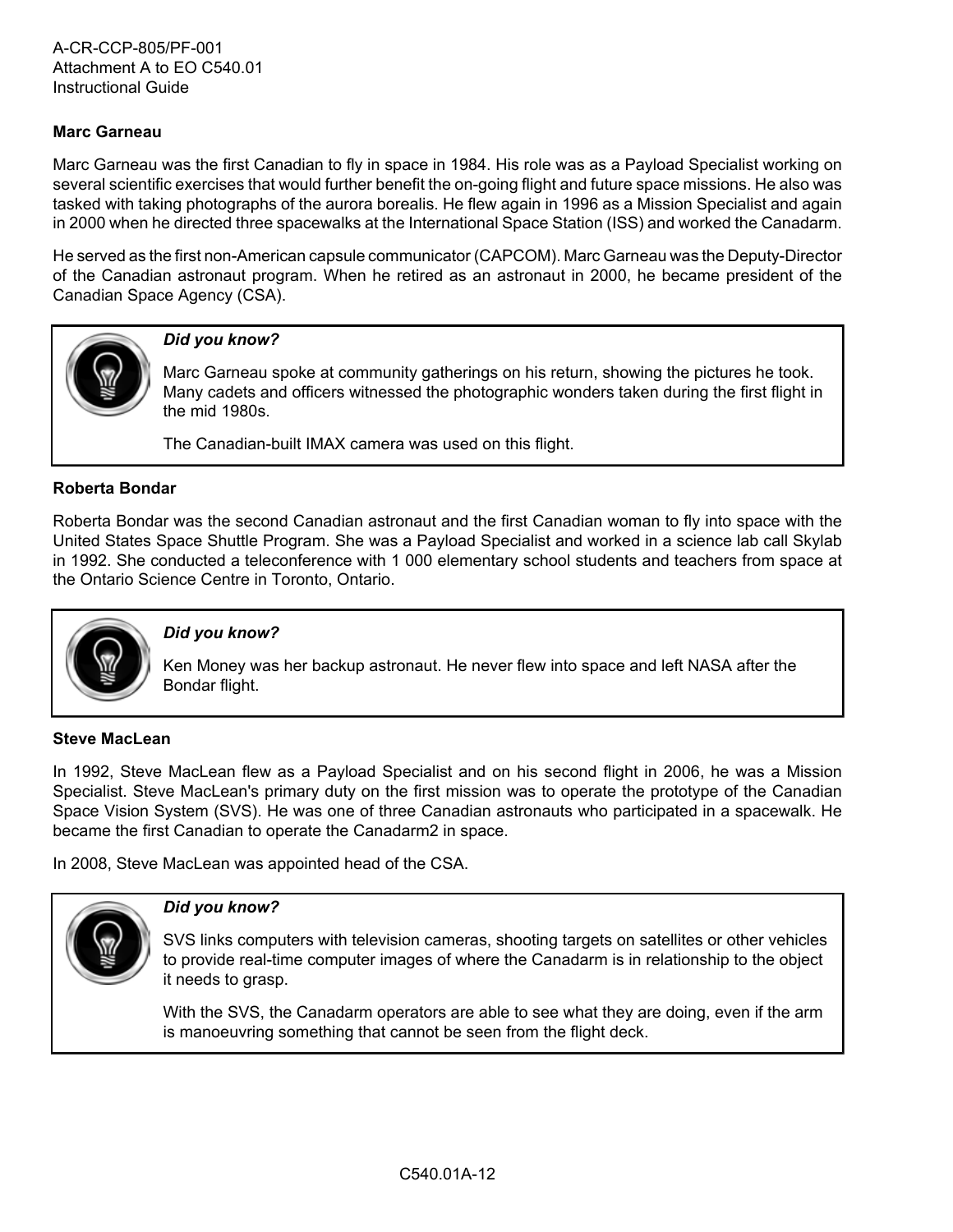# **Chris Hadfield**

Chris Hadfield flew in 1995 and was the only Canadian to visit the Russian Space Station Mir. He also was the first Canadian Mission Specialist to fly during the 1995 shuttle flight. He was the senior member of three men, with the same qualifications. He continued his flight of firsts as the first Canadian to operate the Canadarm in space. His 2001 flight carried the new Canadarm2 to be installed to the ISS. He was one of three Canadian astronauts who participated in a spacewalk.

Chris Hadfield worked as a CAPCOM.



#### **Robert (Bob) Thirsk**

Bob Thirsk was the backup astronaut for Marc Garneau. He filled the role as CAPCOM in the space station control room. He flew in the shuttle in 1996 and with Soyuz in 2009 when he became the first Canadian to live and work on the International Space Station (ISS).

#### **Dave Williams**

Dave Williams flew in 1998, as a Mission Specialist and again in 2007. He made three spacewalks, and was the manager of the Missions and Space Medicine Group in the Canadian Astronaut Program. After completing his first flight, he was appointed as the first non-American director of the Space and Life Sciences Directorate at the Johnson Space Center. He was commander for NASA Extreme Environment Mission Operations (NEEMO) for an 18-day mission.



#### *Did you know?*

The NASA research facility called NEEMO simulates weightlessness for astronauts in an underwater setting. Astronauts prepare and train for duty in the ISS.

#### **Bjarni Tryggvason**

Bjarni Tryggvason was the backup astronaut of Roberta Bondar in 1992. He flew as a Payload Specialist in 1997. His primary role was performing fluid science experiments, the background work largely a Canadian experiment.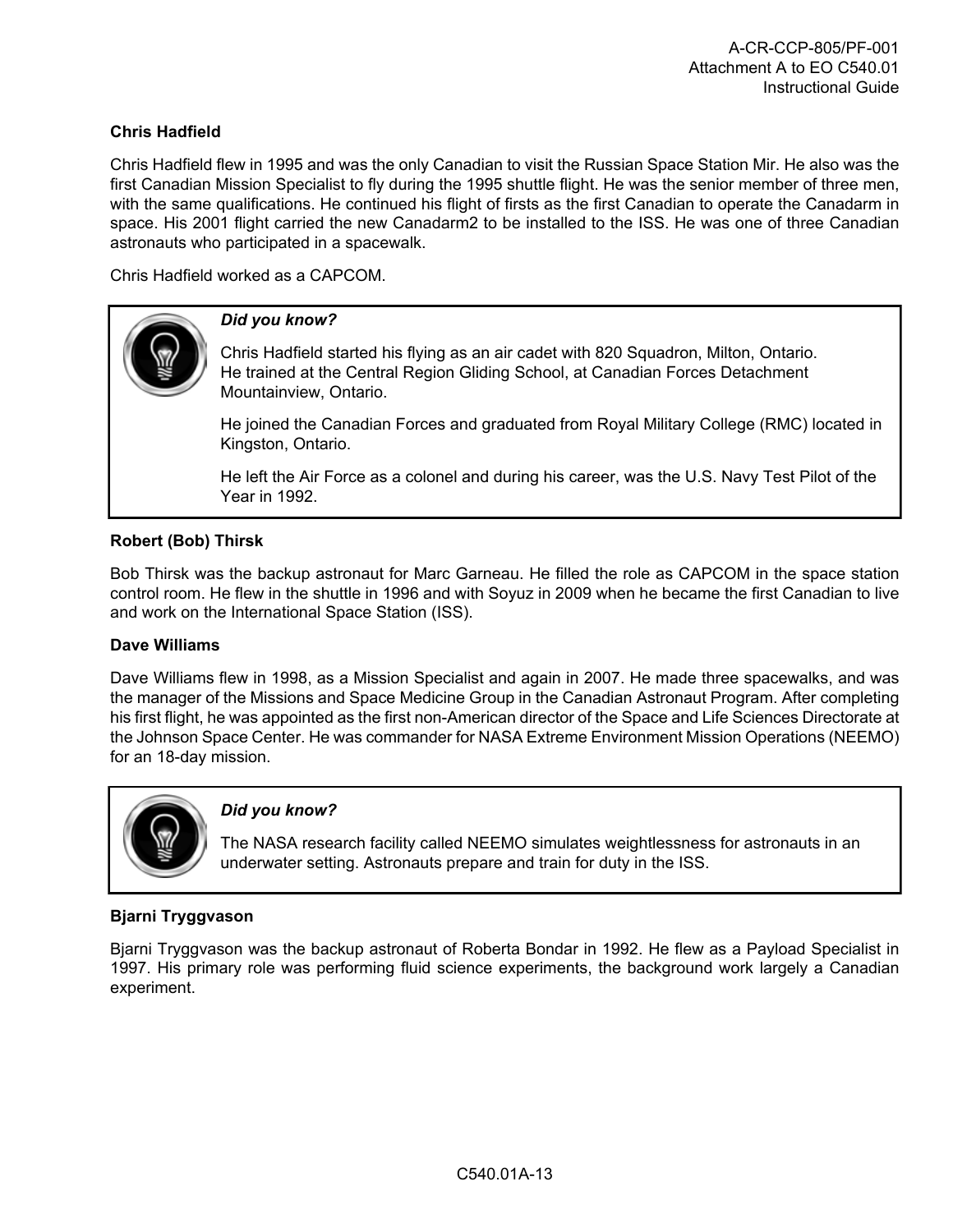

#### *Did you know?*

Bjarni Tryggvason was born in Iceland and had not seen an aircraft as a young boy. He and his family came to Canada when he was 14 years old. He became a Canadian citizen as a youngster and was a member of the Air Reserve as a teenager when his family settled in British Columbia.

#### **Julie Payette**

Julie Payette first flew in 1999, as the first Canadian to participate on the assembling of the ISS. Her second flight was in 2009, as a Mission Specialist.

#### **Drew Feustel**

Drew Feustel flew into space in 2009. He was a member of the last flight to the Hubble Telescope. He completed three spacewalks during the space flight.



The space flights continue with Canadian astronauts flying with the Shuttle and the Soyuz programs to the ISS. Their stay at the ISS may be long or short.



#### *Did you know?*

Canada contributes to space and aeronautical developments with NASA and also Russia, the European Space Agency, Japan and other countries.

Canadian technological contributions to the space shuttles, the ISS and the unmanned space program are numerous, including:

- Canadarm,
- Canadarm2,
- Special Purpose Manipulator (Dextre),
- weather station on the Phoenix Mars Lander,
- Radarsat-2 satellite which is monitoring the Northwest Passage, and
- communications, such as:
	- $\circ$ television,
	- $\circ$ radio,
	- $\circ$ cell phones, and
	- Internet. $\circ$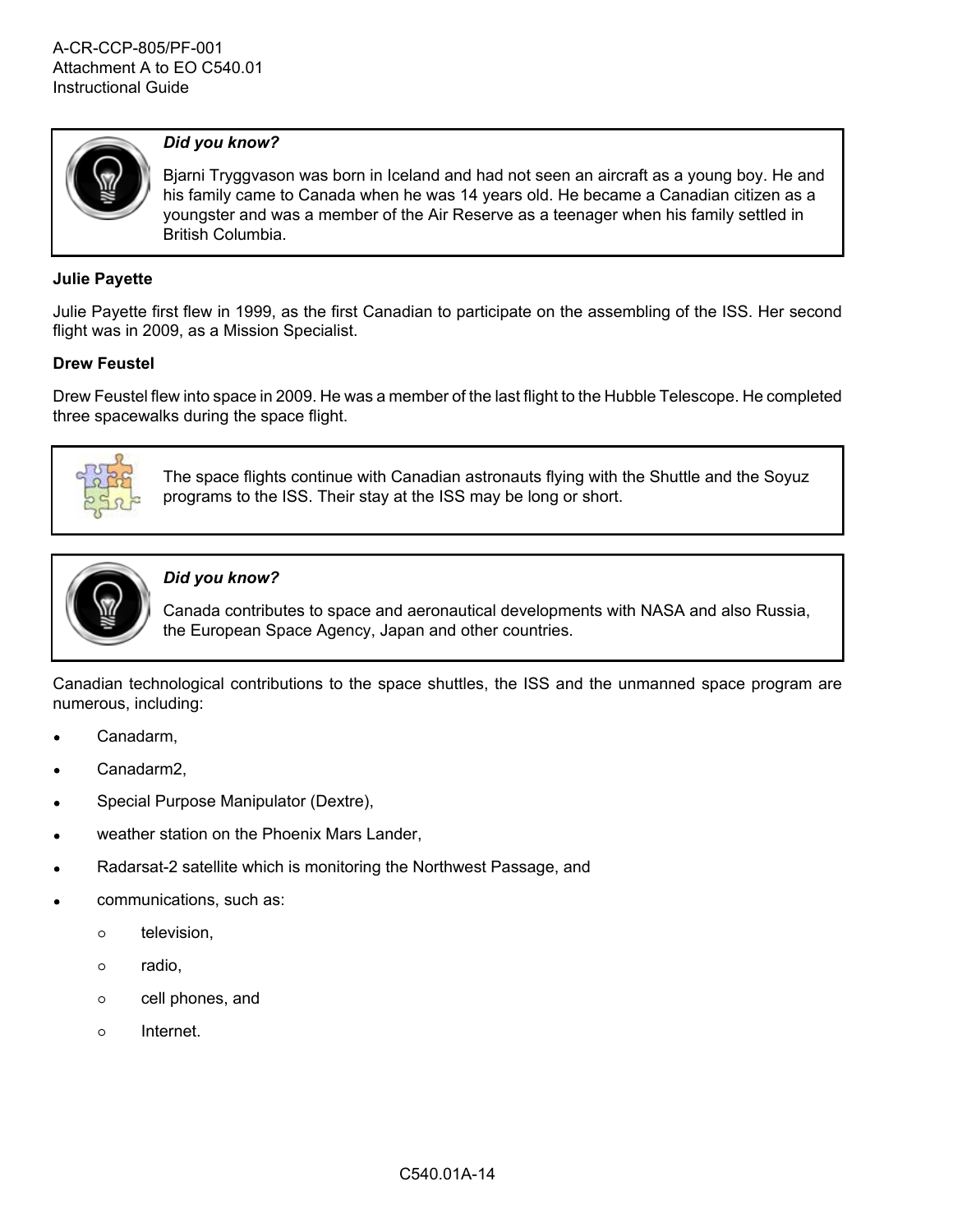

# *Did you know?*

The Radarsat-2 satellite was the only satellite to spot a US submarine sailing through the Northwest Passage.

| <b>Activate Your Brain #3:</b> |  |
|--------------------------------|--|
| When did they go into space?   |  |
| Marc Garneau                   |  |
| Roberta Bondar                 |  |
| Steve MacLean                  |  |
| <b>Chris Hadfield</b>          |  |
| <b>Bob Thirsk</b>              |  |
| Dave Williams                  |  |
| Bjarni Tryggvason              |  |
| Julie Payette                  |  |
| <b>Drew Feustel</b>            |  |
|                                |  |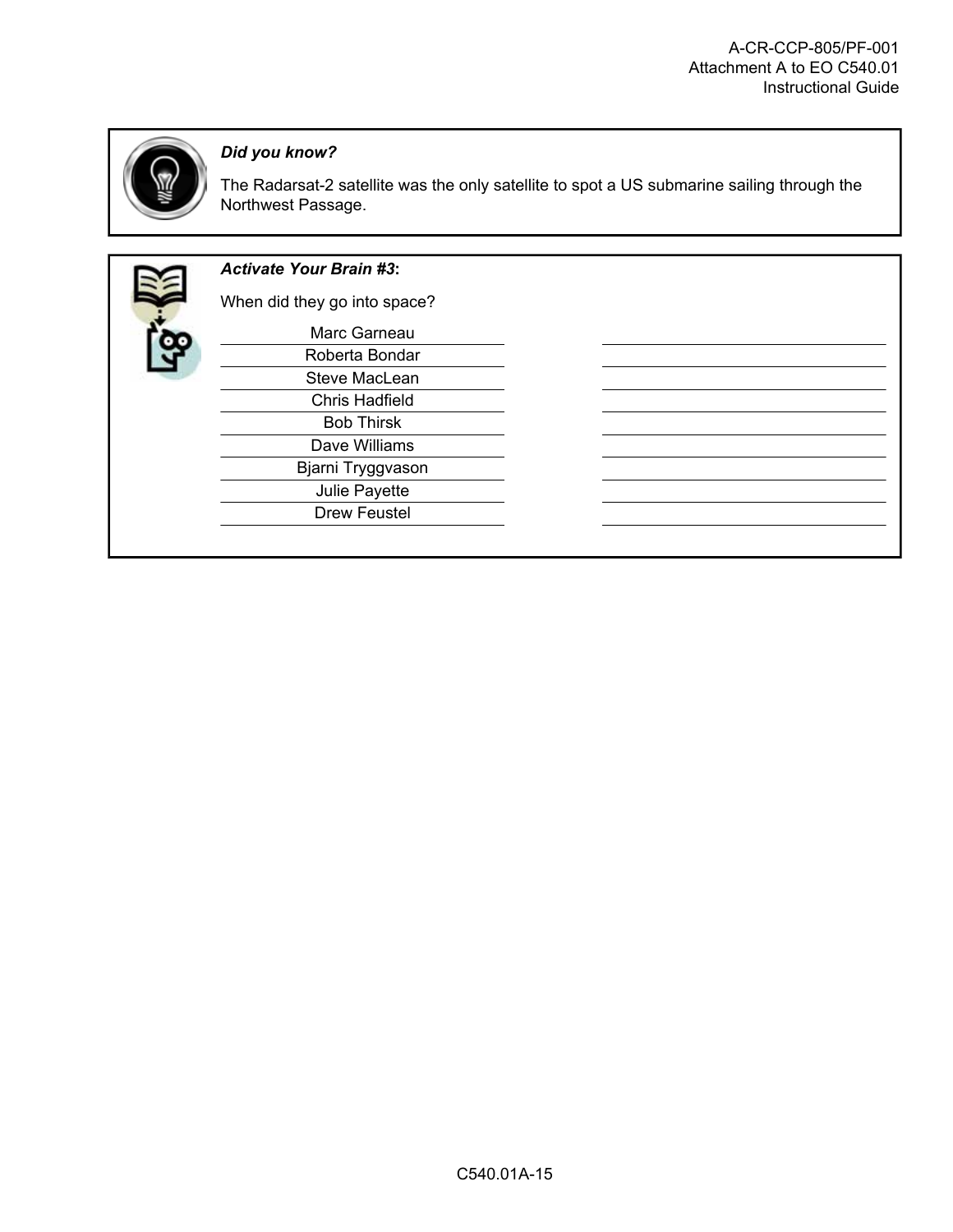#### **SECTION 4 THE CANADIAN CONTRIBUTION TO AIRCRAFT DEVELOPMENT**

Aircraft development depended on OEMs for Canadian design and built aerospace and defence products for airlines, such as Boeing, Airbus, Lockheed Martin and Raytheon. The Canadian industry has had a close relationship with the US market.



# *Did you know?*

US airlines have been a major purchaser of Canadian regional jets.

The Defence Development Sharing Arrangement Sharing Agreement allowed Canadian firms to take on costshared Research & Development (R&D) for the US Department of Defense requirements. This allowed Canada access to the latest technology and to initiate next-generation services for aircraft, including:

- Airbus's A-380, and
- Boeing's Sonic Cruiser.

Canadian universities and colleges provide internationally recognized programs to train:

- aerospace engineers,
- aerospace manufacturing engineers,
- aviation technicians, and
- aircraft maintenance engineers.

The Canadian Aviation Maintenance Council (CAMC) plays a role in the development of curricula and accreditation programs for universities and colleges for the aerospace maintenance sector.

The Canadian Commercial Corporation (CCC) works as Canada's international contracting agency. The CCC negotiates and executes bilateral government-to-government contracts. The CCC provides the assurance of transparency at every phase of the procurement process.

Technology Partnerships Canada (TPC) funds technology development for individual projects on a case-tocase basis. Canada's participation in the Joint Strike Fighter (JSF) program is the result of TPC funding to Canadian aerospace companies. Supplies, evaluation sites and system development by Canadian companies contribute to the development of the JSF.

Involvement in the development and manufacturing of aircraft is an ongoing part of the Canadian aircraft industry. Companies such as Goodrich and CAE have won contracts as suppliers for aircraft production, such as the A-380 program.

Canadian industry is integrated with the US and Canadian firms play a part in the global supply chain. In 2008, over 70 % of Canadian aerospace and defence output was exported to the US.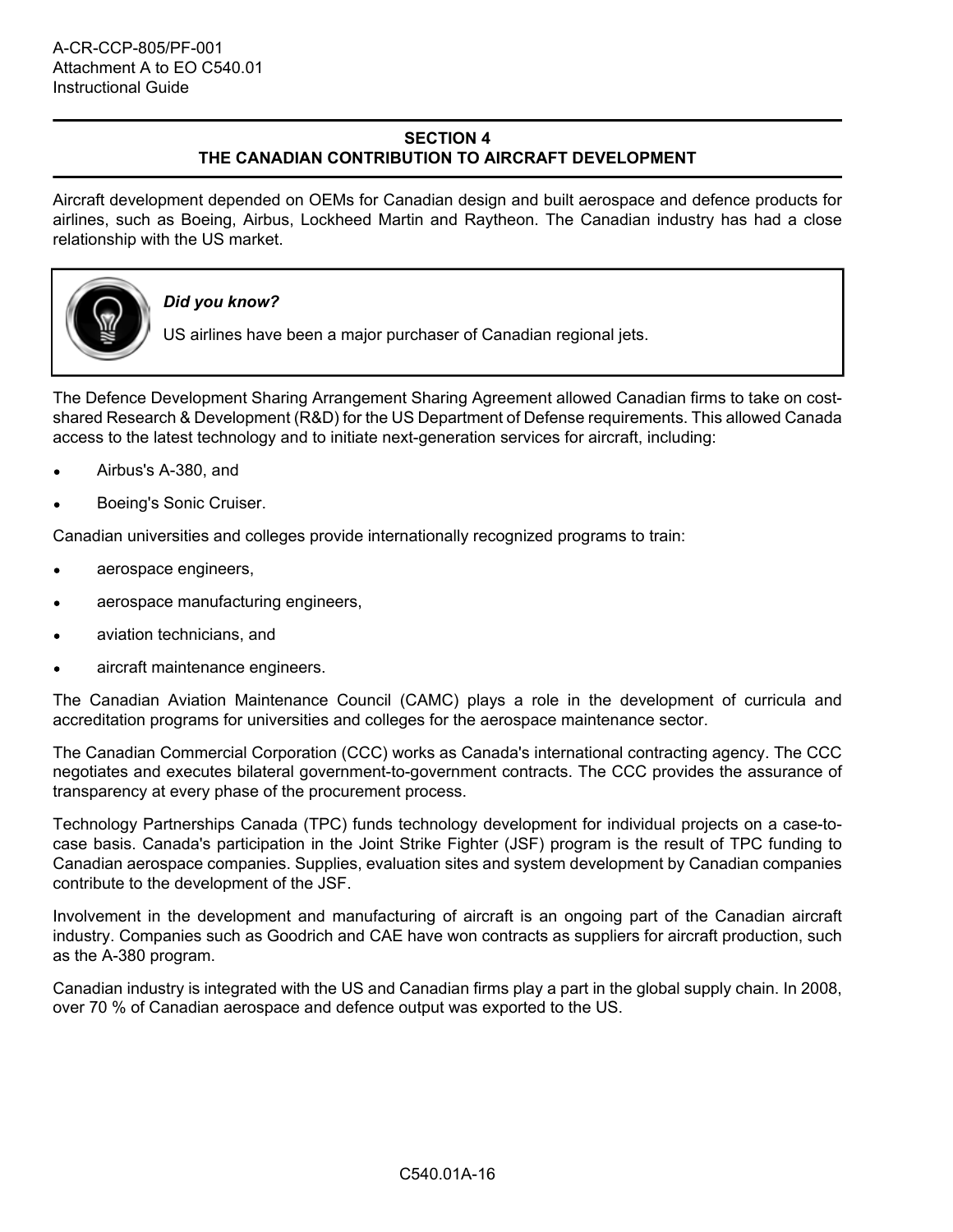| <b>Activate Your Brain #4:</b>   |  |
|----------------------------------|--|
| Who do these acronyms represent? |  |
| <b>OEM</b>                       |  |
| R&D                              |  |
| CAMC                             |  |
| CCC                              |  |
| <b>TPC</b>                       |  |
|                                  |  |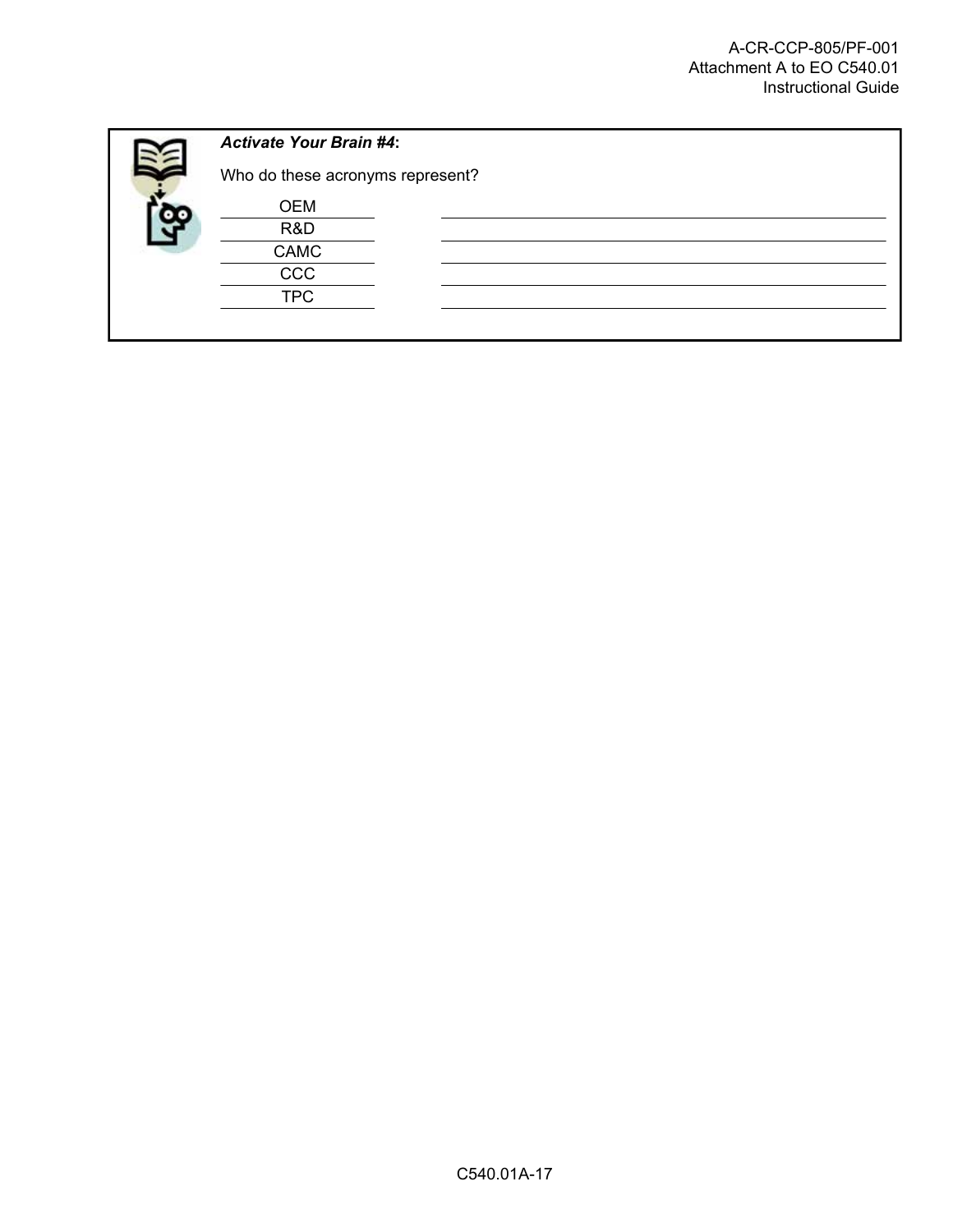# **CONCLUSION**

Canada has been a country with strong ties to the aerospace and aircraft industries. From the first astronomical observatory to today's JSF and ISS participation, aerospace development continues to grow.

Each Canadian has their own ideas regarding to the continued support of aircraft development, manned and unmanned space programs and future Canadian interests in space travel. The accomplishments by individuals, like Dr. Chapman, George Klein and others have aided other countries in their quest for space travel.



Congratulations, you have completed your self-study package on EO (Reflect on Canada's Contribution to Aerospace Technology). Complete the following exercise and hand the completed package to the Training Officer / Proficiency Level Officer who will record your completion in your Proficiency Level Five logbook.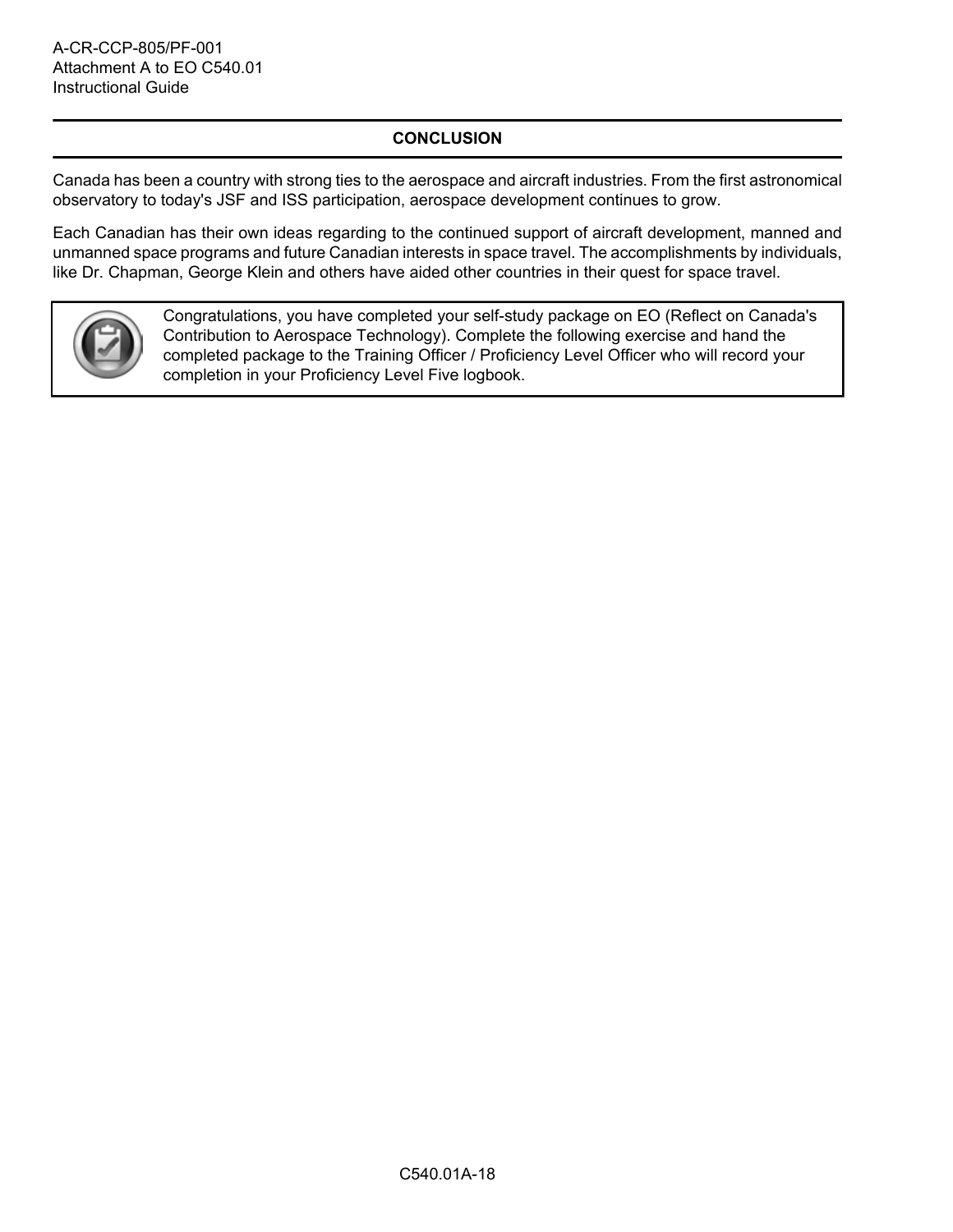# **FINAL EXERCISE**

The Canadian aerospace and aircraft development up to the mid 1960s showed the accomplishments Canadian scientists achieved. When the CF-105 Avro Arrow and Astra and Sparrow contracts were cancelled, history has recorded the changes in how Canadian contributions were made to both space and aircraft technology.

Reflect on the information presented in this self-study package and write your thoughts on how the cancellation of the Arrow program aided the achievements of Canadian, US, Russian and other countries.

Consider the following questions:

- Do you think the Canadian aerospace program would be different if the Arrow program was completed?
- Do you think accomplishments of the former Avro Canada Limited personnel made a significant  $\bullet$ contribution to the aerospace industry?
- Do you think Canadians played a significant role in the manned space program?  $\bullet$
- Do you think Canadian industries and individuals played a significant role in aircraft development? $\bullet$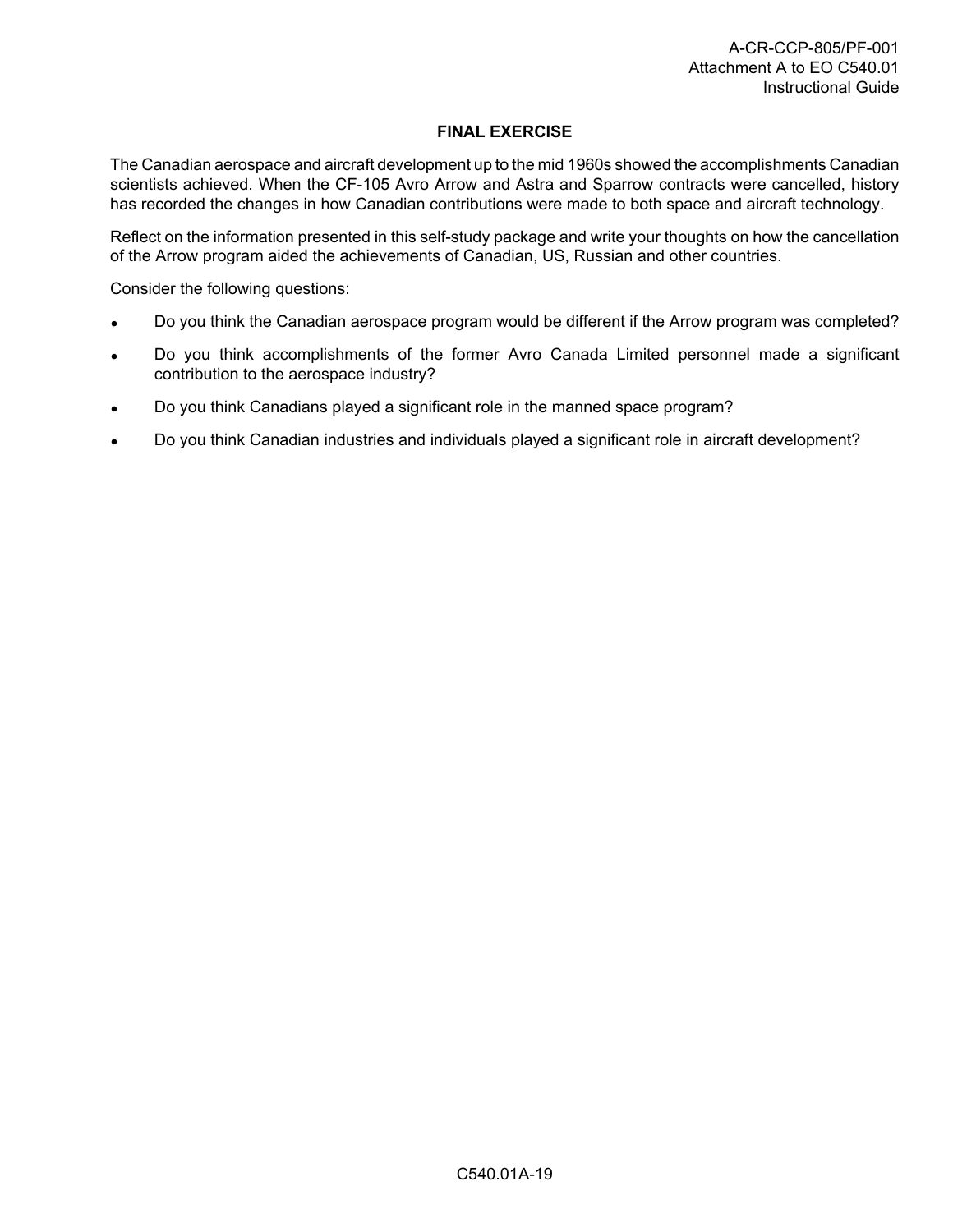THIS PAGE INTENTIONALLY LEFT BLANK